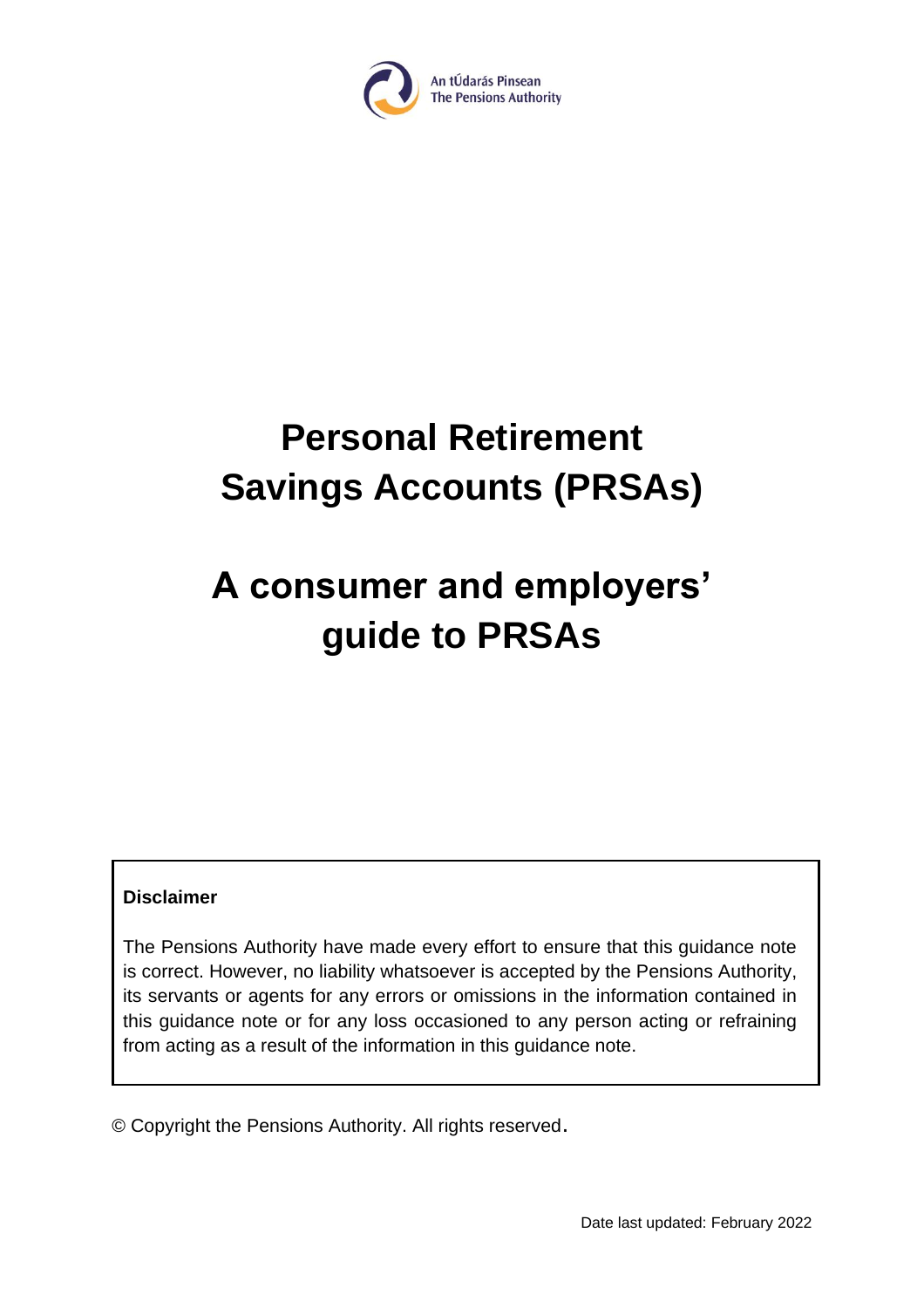

# **Table of contents**

| 1. |                                                                                                                                                 |
|----|-------------------------------------------------------------------------------------------------------------------------------------------------|
| 2. |                                                                                                                                                 |
|    |                                                                                                                                                 |
|    |                                                                                                                                                 |
|    |                                                                                                                                                 |
|    | Can I hold a separate personal pension and a PRSA at the same time?  8                                                                          |
|    | If I am a member of an occupational pension scheme, can I take out a                                                                            |
|    |                                                                                                                                                 |
|    | Is my PRSA risk free or backed by any Government guarantee? 8                                                                                   |
| 3. |                                                                                                                                                 |
|    |                                                                                                                                                 |
|    |                                                                                                                                                 |
|    | Where can I find a list of authorised PRSA providers and approved PRSA                                                                          |
|    |                                                                                                                                                 |
|    |                                                                                                                                                 |
|    | What happens if my PRSA product is suspended or withdrawn? 10                                                                                   |
| 4. |                                                                                                                                                 |
|    |                                                                                                                                                 |
|    | Does an employer have to contribute to PRSAs on behalf of their                                                                                 |
|    | What must an employer do to provide access to a Standard PRSA? 11                                                                               |
|    | If an employer has a small workforce of less than five employees, is access                                                                     |
|    | If an employer has a number of part-time, fixed-term contract and seasonal<br>employees, is access to a Standard PRSA for these employees still |
|    | Does an employer have to provide access to a PRSA even though there is                                                                          |
|    | What about additional voluntary contributions (AVCs)? 12                                                                                        |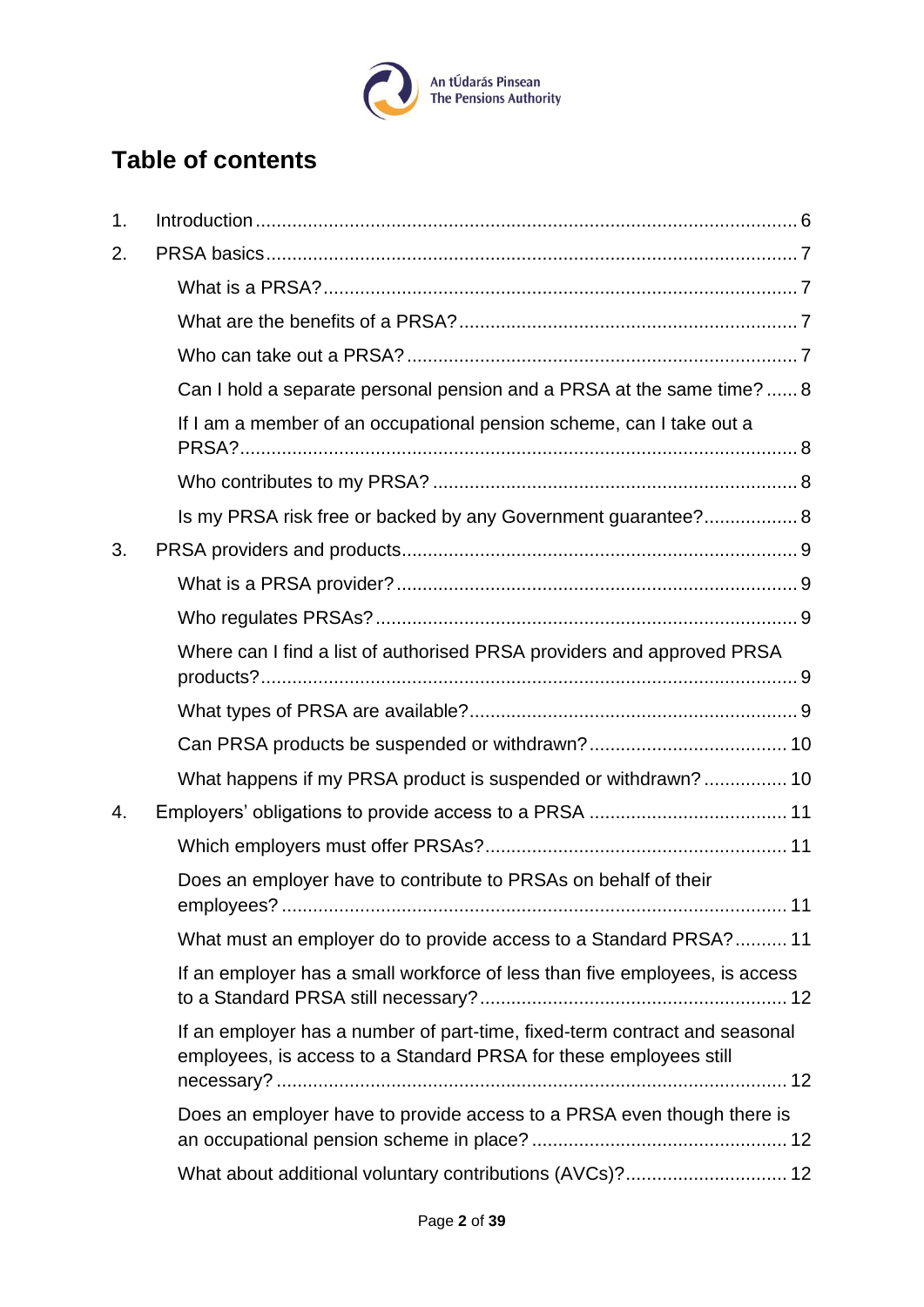

|    | If an employer enters into a contract with a PRSA provider, must their<br>employees who want a PRSA take it out with that provider? 13 |
|----|----------------------------------------------------------------------------------------------------------------------------------------|
|    | Does an employer have to give any advice to employees in relation to                                                                   |
|    | Does an employer have any responsibility for the investment performance of                                                             |
| 5. |                                                                                                                                        |
|    |                                                                                                                                        |
|    |                                                                                                                                        |
|    |                                                                                                                                        |
|    | Can I cancel my PRSA after signing a contract with a provider? 15                                                                      |
| 6. |                                                                                                                                        |
|    | Is there a minimum amount that I must contribute to my PRSA?  16                                                                       |
|    | Is there a maximum amount that I can contribute to my PRSA?  16                                                                        |
|    |                                                                                                                                        |
|    |                                                                                                                                        |
|    |                                                                                                                                        |
|    |                                                                                                                                        |
|    | Are there any rewards or bonuses if I pay my contributions?  17                                                                        |
|    |                                                                                                                                        |
|    | What must an employer do with their employees' PRSA contributions?  17                                                                 |
|    | What information must an employer give regarding PRSA contributions?  17                                                               |
|    | Can I transfer occupational pension scheme benefits to a PRSA? 18                                                                      |
|    | Are there disclosure requirements concerning transfers from occupational                                                               |
|    | Can refunds from occupational pension schemes be transferred to PRSAs?                                                                 |
|    |                                                                                                                                        |
| 7. |                                                                                                                                        |
|    | How much tax relief do I get on contributions to a PRSA?  20                                                                           |
|    |                                                                                                                                        |
|    | What about additional voluntary contributions paid to a PRSA? 21                                                                       |
|    |                                                                                                                                        |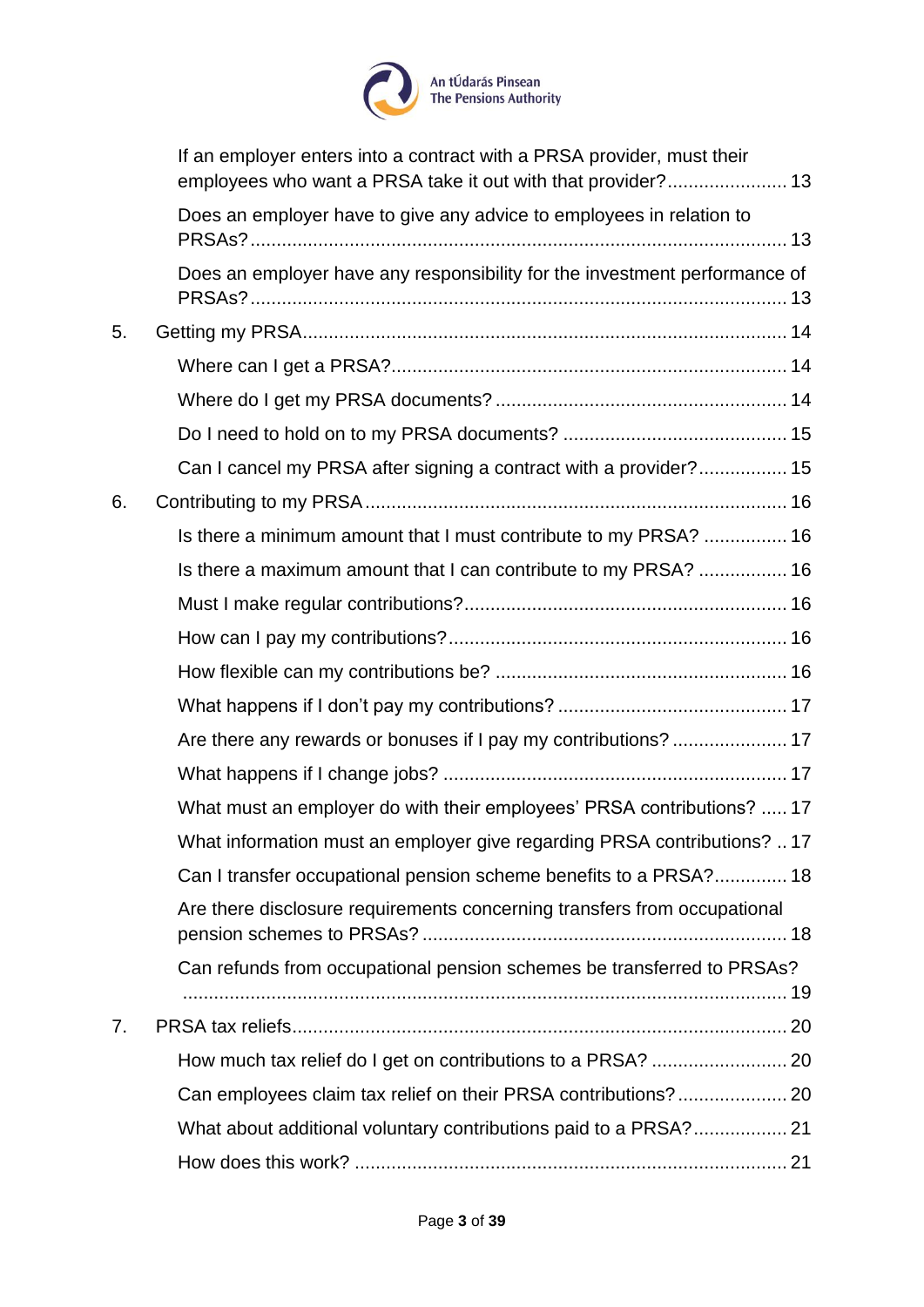

|     | Does an employer get tax relief on any contributions they make to an      |  |
|-----|---------------------------------------------------------------------------|--|
|     | Does an employer get PRSI relief on any contributions an employee makes   |  |
|     |                                                                           |  |
|     | Is there a maximum amount of pension fund that can be built up? 21        |  |
| 8.  |                                                                           |  |
|     | What happens to my contributions once they are put into my PRSA? 23       |  |
|     |                                                                           |  |
|     |                                                                           |  |
|     |                                                                           |  |
|     | Should anything influence the choice of investment funds for my PRSA? 23  |  |
|     |                                                                           |  |
|     | Can I change or switch between investment funds after I sign the contract |  |
|     |                                                                           |  |
| 9.  |                                                                           |  |
|     |                                                                           |  |
|     | What documentation do I need to get my PRSA benefits? 25                  |  |
|     |                                                                           |  |
|     |                                                                           |  |
|     |                                                                           |  |
|     |                                                                           |  |
|     |                                                                           |  |
|     | Can I transfer my PRSA fund to another pension arrangement if I change    |  |
| 10. |                                                                           |  |
|     |                                                                           |  |
|     |                                                                           |  |
|     |                                                                           |  |
|     |                                                                           |  |
| 11. |                                                                           |  |
|     |                                                                           |  |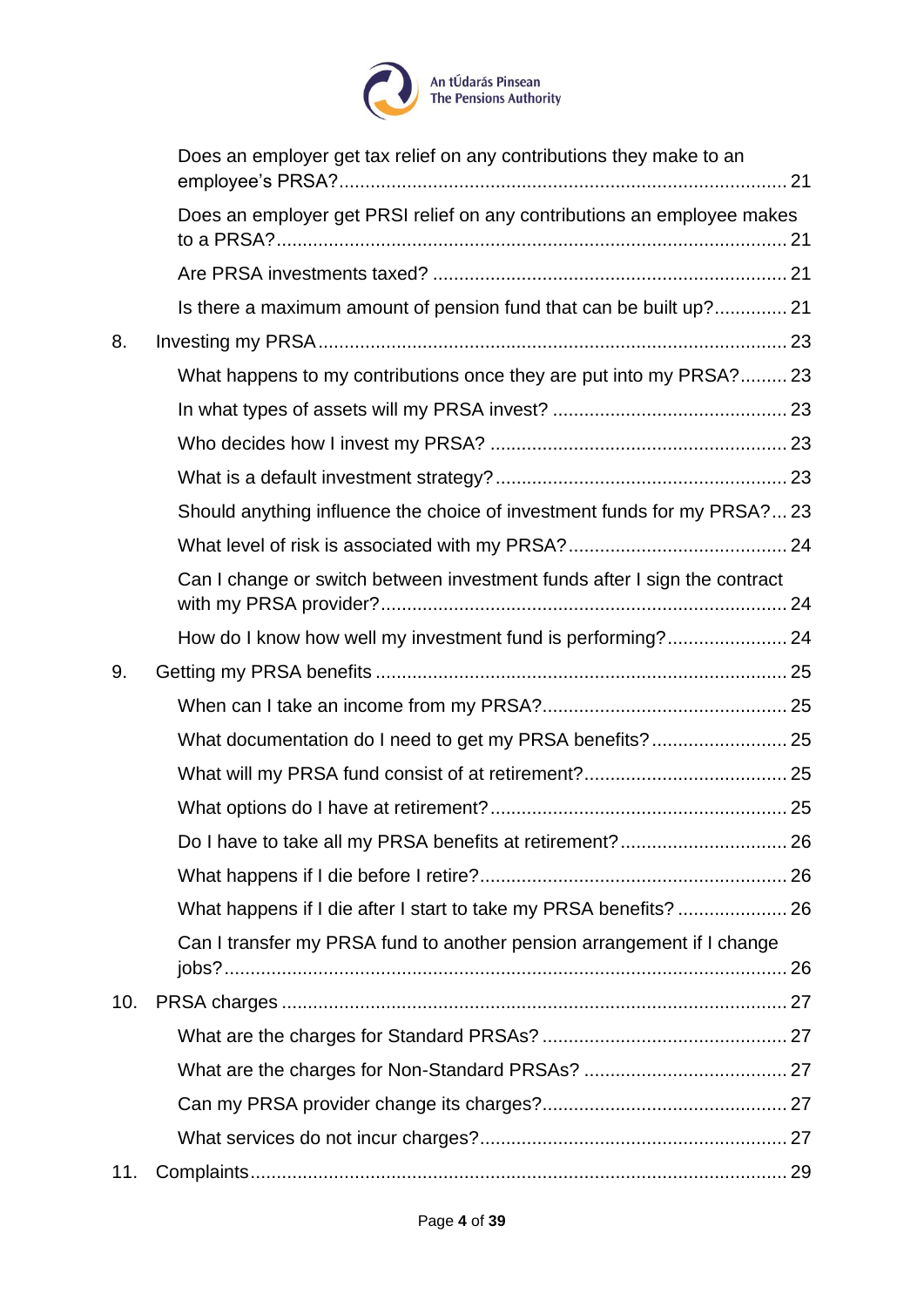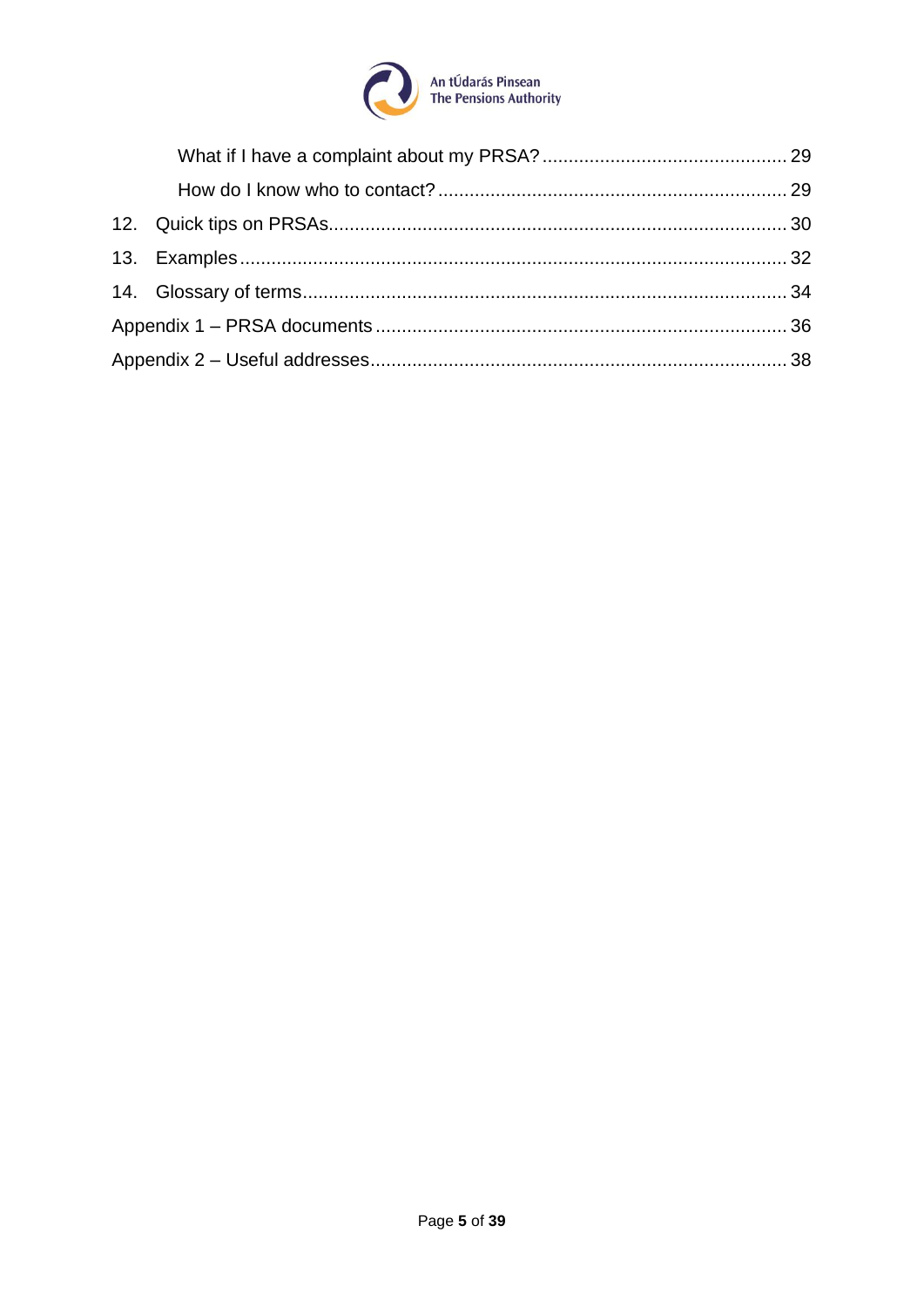

# <span id="page-5-0"></span>**1. Introduction**

The Pensions Authority (the Authority) is the statutory body that supervises compliance with the requirements of the Pensions Act, 1990, as amended (the Act), by trustees of occupational pension schemes and trust RACs, PRSA providers, registered administrators and employers. The Authority also provides guidance and information to these stakeholders on their duties and responsibilities and advises the Minister for Social Protection on pension matters.

This is a guide on using PRSAs to save for retirement. It provides useful information for consumers and employers.

This guide shows you how to research, apply for and monitor your PRSA. We hope it helps you to understand PRSAs and make informed choices about your pension options. It describes employers' legal obligations with regard to PRSAs. It includes many frequently asked questions that should help employers to understand their responsibilities in this regard.

In this guide you will see certain terms in bold print. These are words or expressions commonly used in relation to pensions or which have a specific definition under the Act. You will find an explanation of any of these terms in the glossary of terms at the end of this guide**.**

PRSAs are private individual pension savings accounts. They are designed to give people a flexible way to save for retirement, to be owned by individuals (regardless of employment status) and to be transferable from job to job. They are available from a variety of PRSA providers.

If employers do not operate an **occupational pension scheme** or if certain restrictions apply to their scheme, by law they must ensure that their employees have access to at least one Standard PRSA.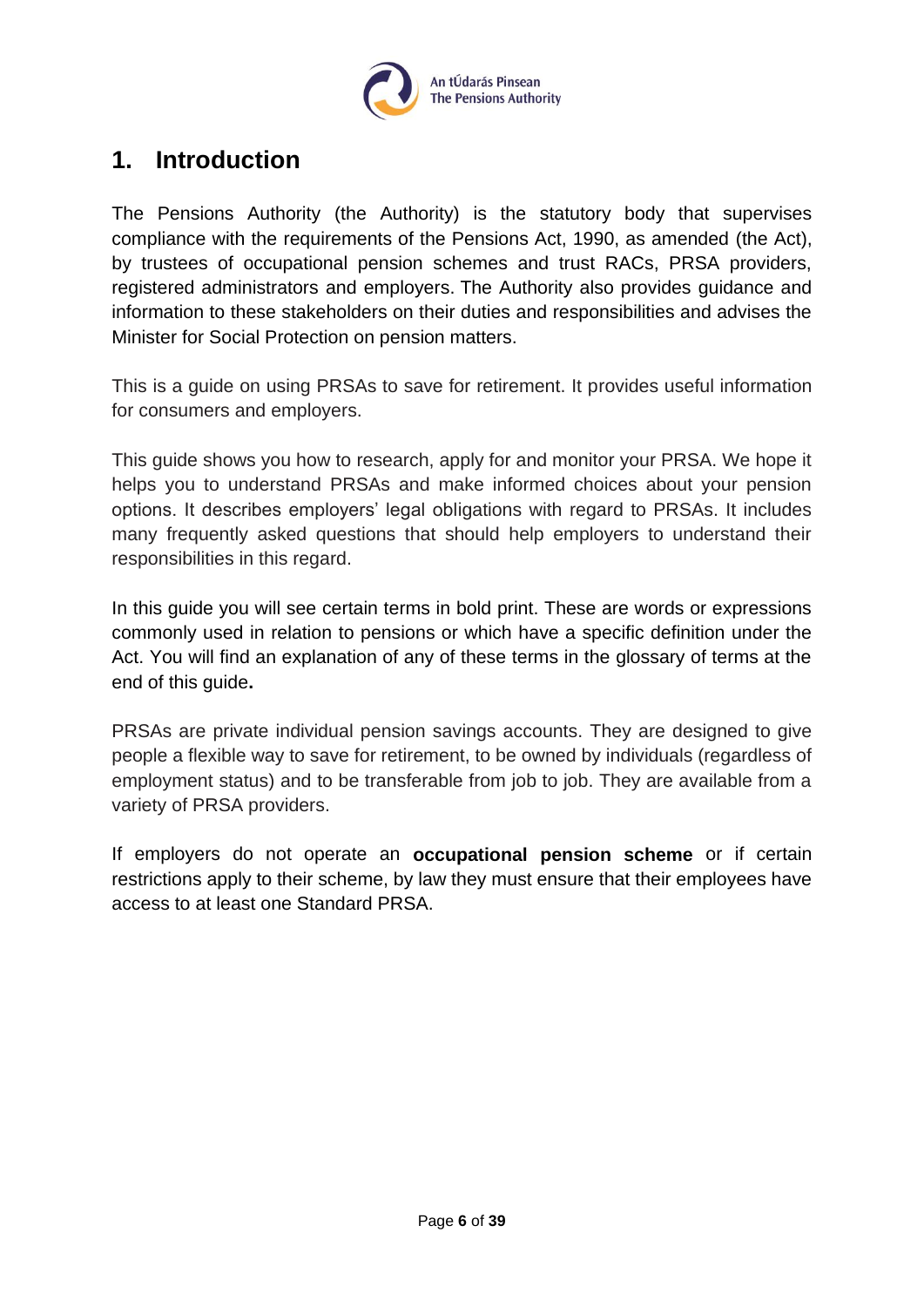

# <span id="page-6-0"></span>**2. PRSA basics**

### <span id="page-6-1"></span>**What is a PRSA?**

A PRSA is a personal pension plan that you take out with an authorised PRSA provider.

It is an investment account that you can use to save for your retirement. You can make regular and/or lump sum contributions to your PRSA and, assuming you pay income tax, you get income tax relief on the contributions you make, within certain limits set down by Revenue. Income tax relief is given at your marginal (highest) income tax rate.

A PRSA provides benefits at retirement based on the amount of contributions paid in and the investment returns earned on those contributions.

# <span id="page-6-2"></span>**What are the benefits of a PRSA?**

PRSAs are flexible; you can increase, decrease or stop your contributions at any time without any charge or penalty.

PRSAs are portable; you can carry your PRSA from job to job or transfer it to another PRSA provider without any charge or penalty.

PRSAs give you more choices at retirement; for example, you can continue making contributions after you retire, while also receiving a pension income.

As a PRSA contributor, you will receive regular information to allow you to monitor its performance and its suitability to your needs.

PRSA contributions are eligible for tax relief, within certain limits.

#### <span id="page-6-3"></span>**Who can take out a PRSA?**

PRSAs are available to you regardless of your job or employment status. You can get a PRSA if you are a part-time or casual employee, a highly paid professional, selfemployed, a homemaker, a carer, a jobseeker, a contractor, an employer, an employee or a partner in a partnership.

You can continue to contribute to a PRSA after you retire, as long as you are not aged 75 or over.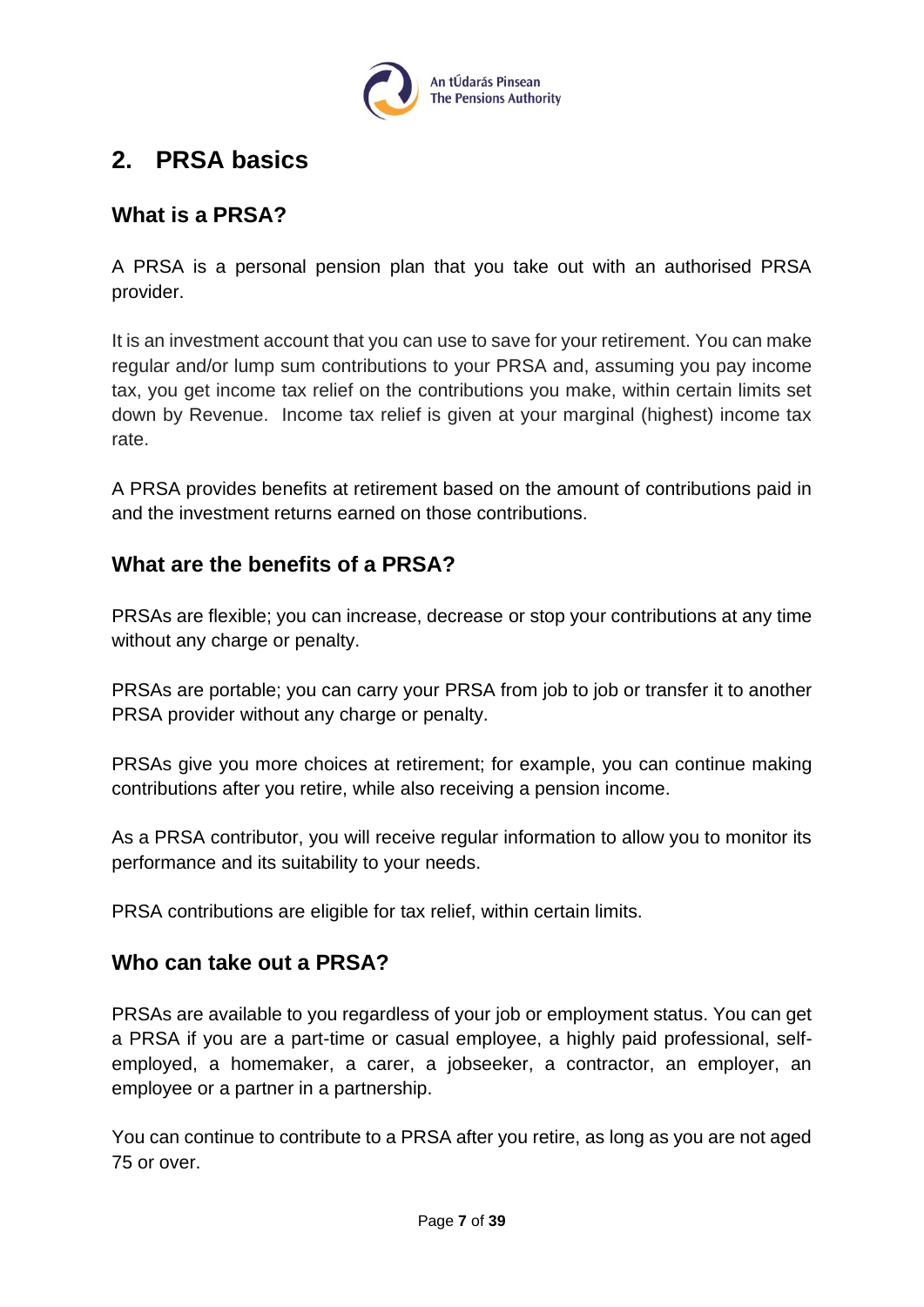

# <span id="page-7-0"></span>**Can I hold a separate personal pension and a PRSA at the same time?**

Yes, but the contributions to both are added together when calculating your maximum tax relief, which is dependent on your age.

# <span id="page-7-1"></span>**If I am a member of an occupational pension scheme, can I take out a PRSA?**

Yes, a member of an employer-sponsored pension scheme may also take out a PRSA.

### <span id="page-7-2"></span>**Who contributes to my PRSA?**

You contribute to your PRSA. If you are an employee, your employer may also contribute but is not obliged to do so.

### <span id="page-7-3"></span>**Is my PRSA risk free or backed by any Government guarantee?**

No, your PRSA is not risk free or backed by any Government guarantee. Like other personal pensions, your PRSA is an investment account that provides for your retirement. This means that the value of your PRSA can increase or decrease, depending on the performance of your PRSA's investment funds.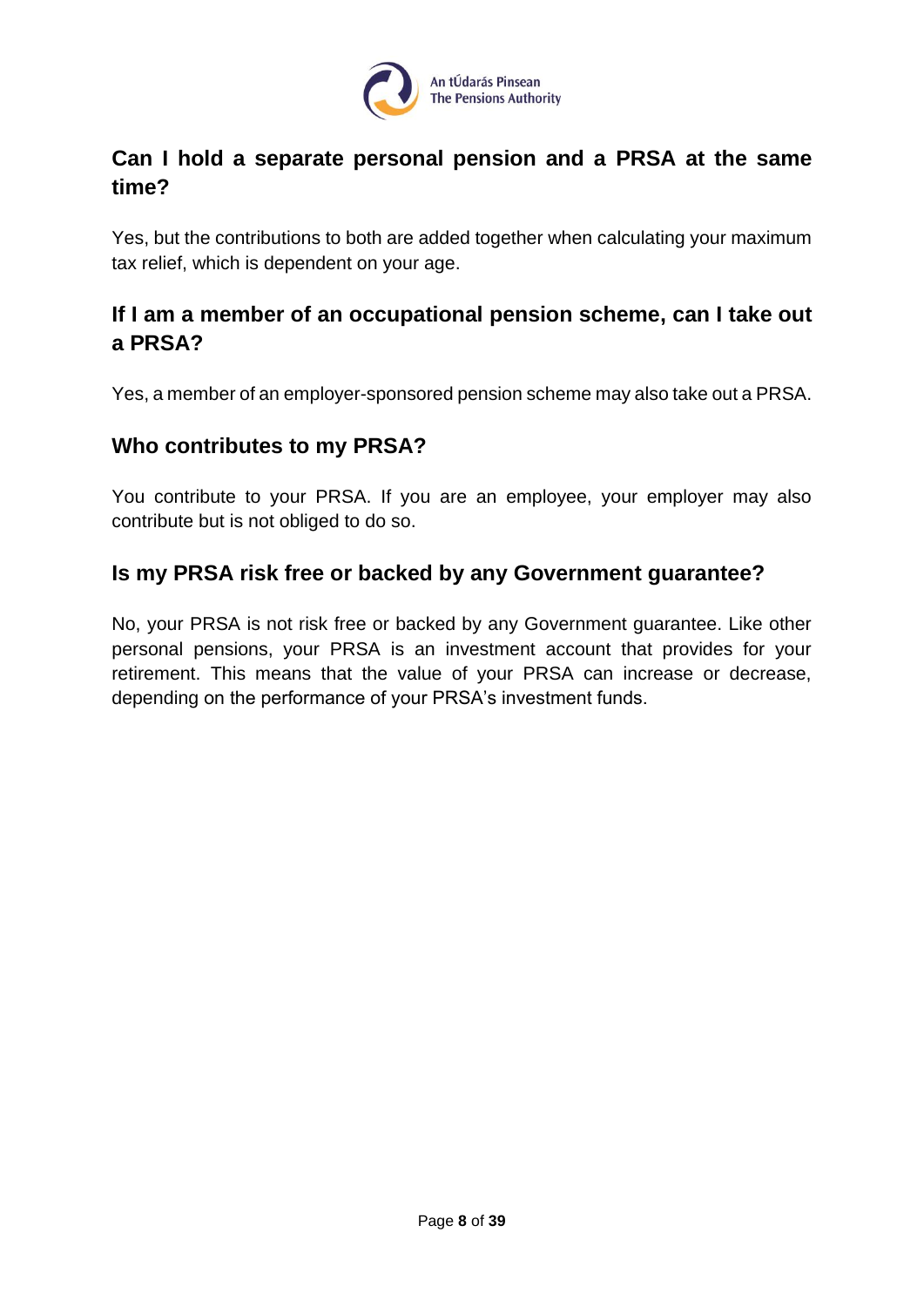

# <span id="page-8-0"></span>**3. PRSA providers and products**

# <span id="page-8-1"></span>**What is a PRSA provider?**

Investment firms, insurance companies and credit institutions may apply to the Authority to become an authorised PRSA provider.

# <span id="page-8-2"></span>**Who regulates PRSAs?**

The Authority and Revenue are jointly responsible for approving PRSA products. The Authority supervises the activities of PRSA providers in relation to their approved products and monitors compliance with PRSA legislation. The Central Bank of Ireland is responsible for the prudential supervision of PRSA providers and the supervision of the sales process of approved PRSA products.

# <span id="page-8-3"></span>**Where can I find a list of authorised PRSA providers and approved PRSA products?**

A list of authorised PRSA providers and their approved PRSA products is available [here.](https://www.pensionsauthority.ie/en/prsa_providers/prsas/)

# <span id="page-8-4"></span>**What types of PRSA are available?**

There are two types of PRSA – a Standard PRSA and a Non-Standard PRSA. The main differences between them concern charges and investment options.

#### **Standard PRSA**

A Standard PRSA has maximum charges of 5% on the contributions paid and 1% per year on your PRSA fund value. Apart from **temporary cash holdings**, Standard PRSAs can only be used to invest in **pooled funds**, also known as managed funds. A Standard PRSA may not be marketed or sold if purchasing it is conditional on also buying some other product, such as life assurance.

#### **Non-Standard PRSA**

A Non-Standard PRSA does not have maximum limits on charges and allows investments in funds other than **pooled funds**.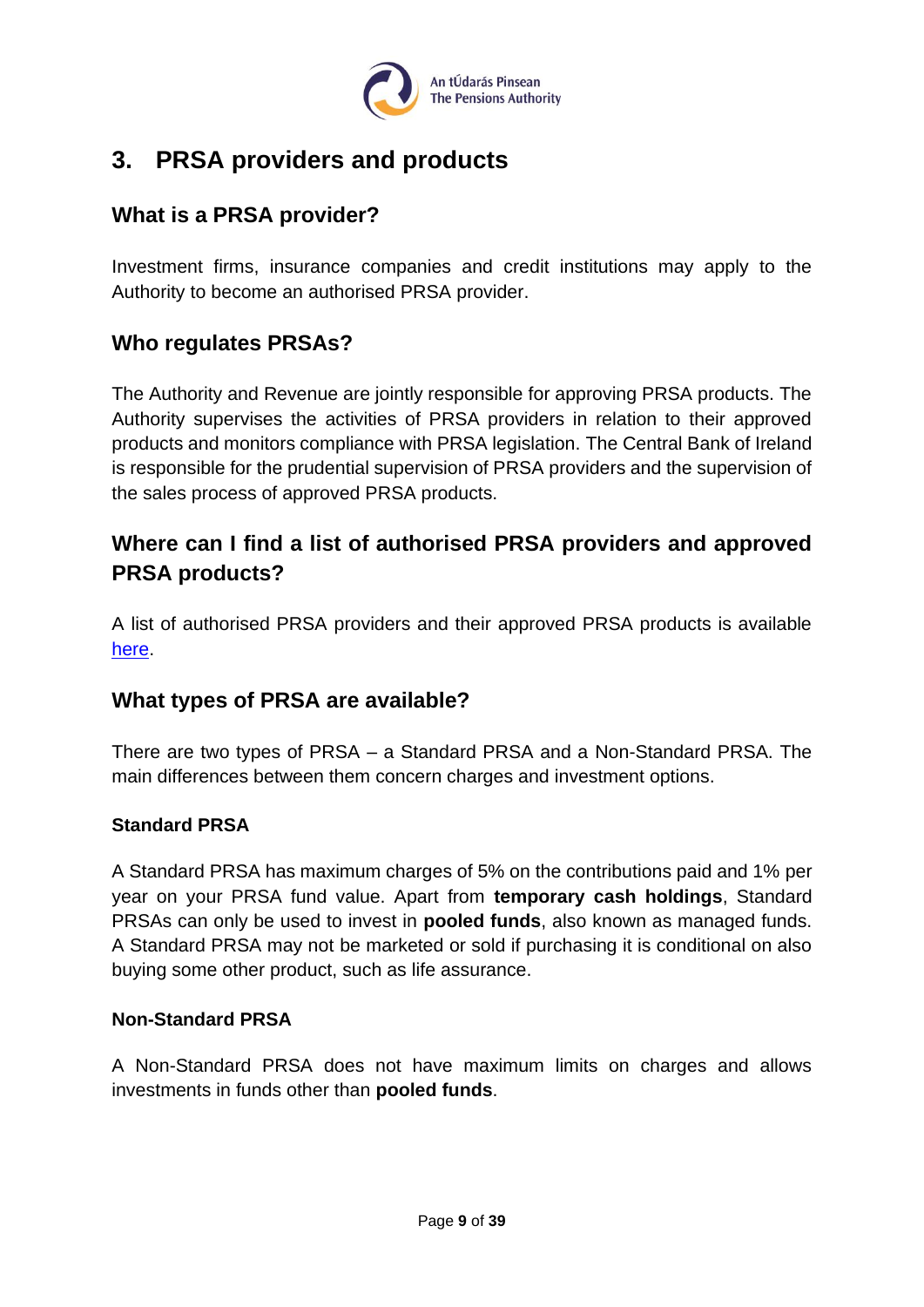

# <span id="page-9-0"></span>**Can PRSA products be suspended or withdrawn?**

Yes, the Authority, in consultation with Revenue, can suspend or withdraw a PRSA product if a PRSA provider:

- requests it,
- has stopped trading for more than six months, or
- has failed to meet its statutory obligations.

# <span id="page-9-1"></span>**What happens if my PRSA product is suspended or withdrawn?**

Your PRSA provider must write to you informing you that its product is being suspended or withdrawn. If the product is withdrawn, the PRSA provider must immediately arrange to transfer your PRSA assets to another provider. You will continue to pay into your PRSA as normal, but through the new provider.

The Authority must publish a notice of a product's withdrawal in at least one national newspaper within 28 days of the withdrawal.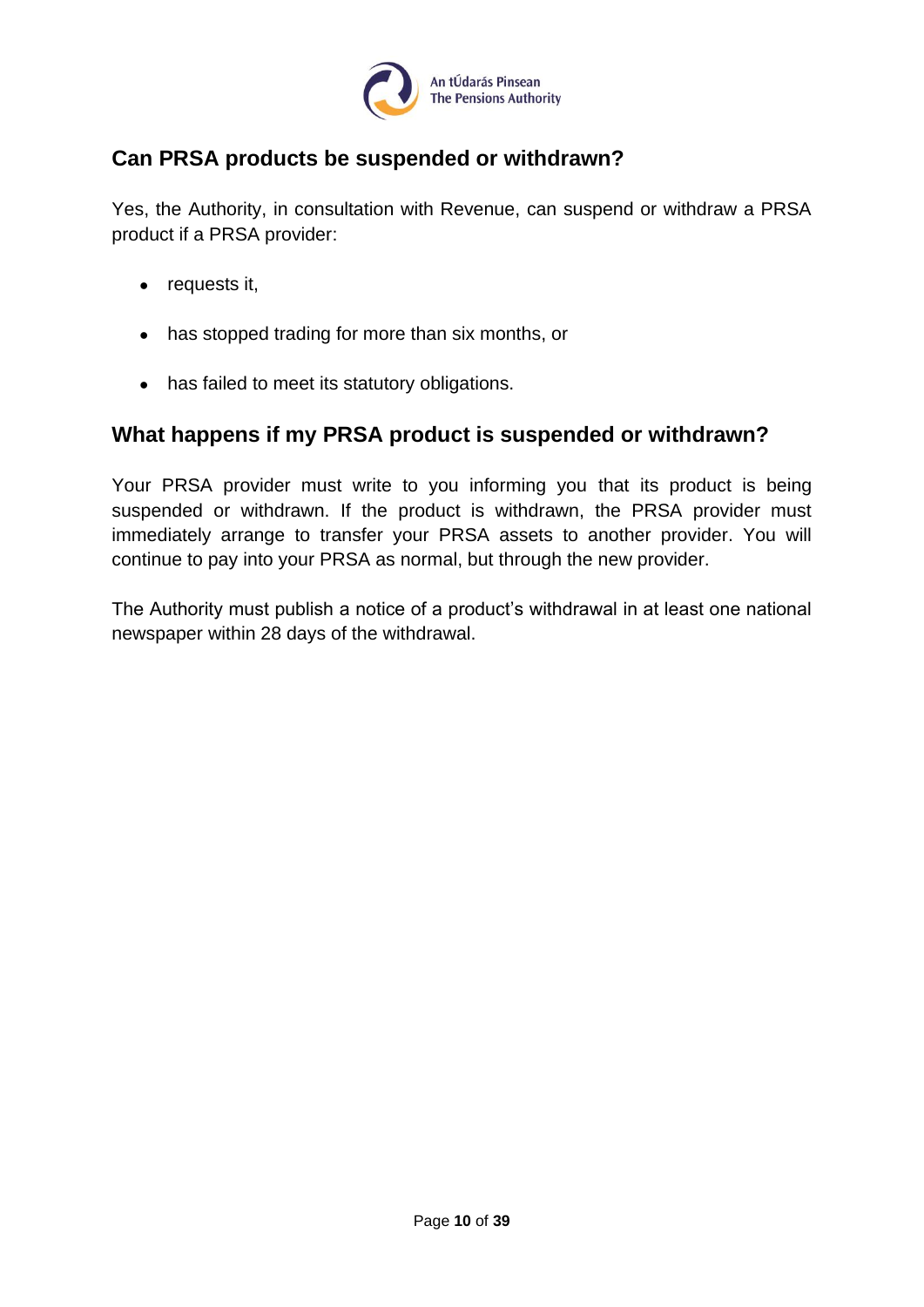

# <span id="page-10-0"></span>**4. Employers' obligations to provide access to a PRSA**

### <span id="page-10-1"></span>**Which employers must offer PRSAs?**

All employers are required to enter a contract with a PRSA provider to provide access to at least one Standard PRSA for all 'excluded employees'.

An employee is considered an 'excluded employee' if:

- their employer does not offer an **occupational pension scheme**, or
- they are included in an **occupational pension scheme** for death-in-service benefits only, or
- they are not eligible to join the company's **occupational pension scheme** or will not become eligible to join the scheme within six months from the date they began work there, or
- they are included in an **occupational pension scheme** that does not permit the payment of **additional voluntary contributions (AVCs)** by the members.

# <span id="page-10-2"></span>**Does an employer have to contribute to PRSAs on behalf of their employees?**

Employers may contribute to employees' PRSAs but are not obliged to do so.

#### <span id="page-10-3"></span>**What must an employer do to provide access to a Standard PRSA?**

An employer must:

- enter into a contract with a PRSA provider (there is no charge for doing this),
- notify 'excluded employees' that they have a right to contribute to a Standard PRSA,
- allow the PRSA provider or intermediary reasonable access to 'excluded employees' at their workplace,
- allow reasonable paid leave of absence, subject to work requirements, so that 'excluded employees' can set up a Standard PRSA,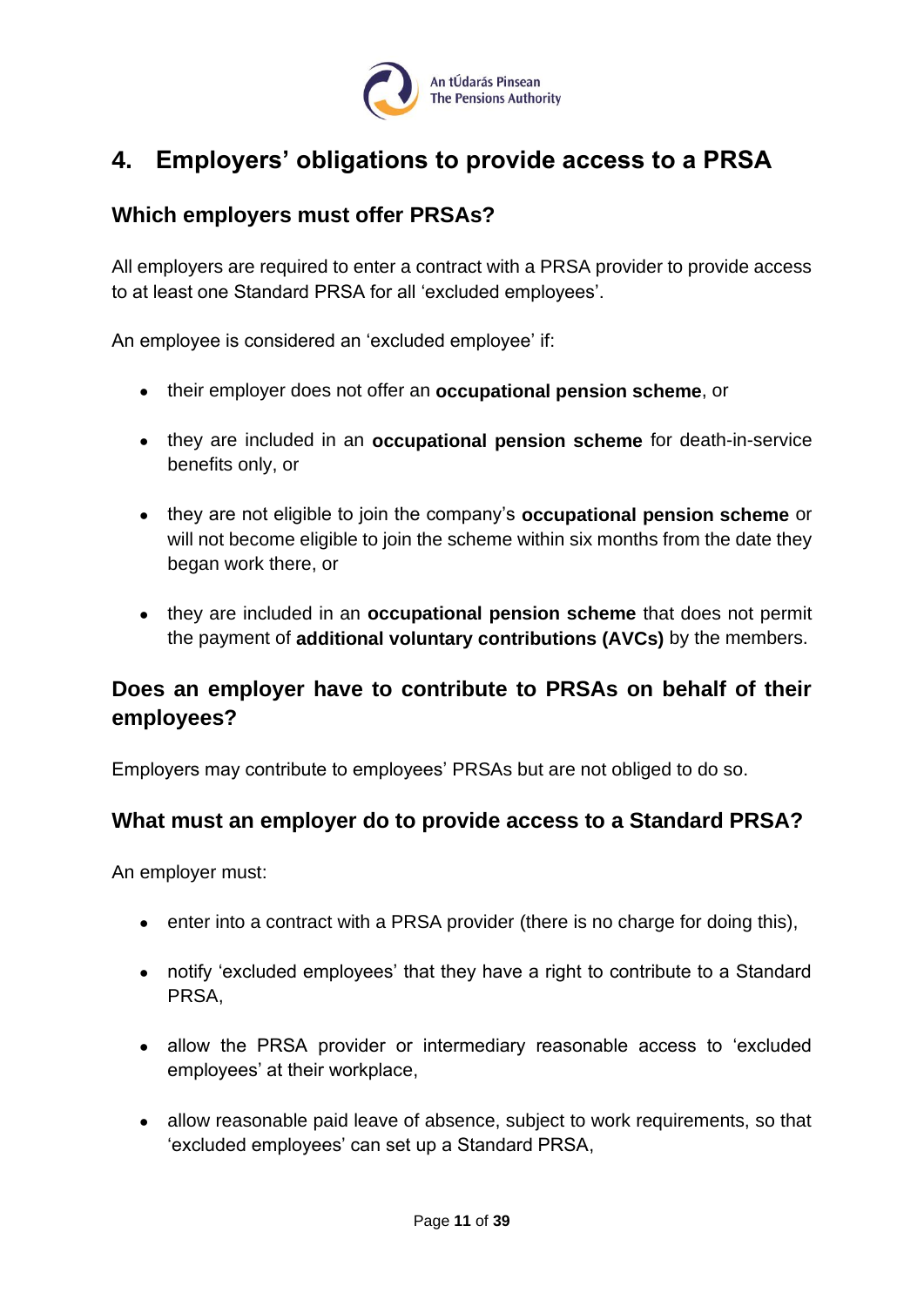

- make deductions from payroll at the request of employees and remit these to the PRSA provider (employers cannot charge for deducting and remitting contributions),
- advise employees in writing (normally on their payslip) at least once a month of their total contribution including the employer's contribution, if any.

# <span id="page-11-0"></span>**If an employer has a small workforce of less than five employees, is access to a Standard PRSA still necessary?**

Yes, all employers, regardless of the size of their workforce, must provide access to a Standard PRSA if those employees fall into the category of 'excluded employees'.

# <span id="page-11-1"></span>**If an employer has a number of part-time, fixed-term contract and seasonal employees, is access to a Standard PRSA for these employees still necessary?**

Yes, all employees, whatever their status, must be given access to a Standard PRSA if they fall into the category of 'excluded employees'.

# <span id="page-11-2"></span>**Does an employer have to provide access to a PRSA even though there is an occupational pension scheme in place?**

No, provided all employees – including full-time, part-time, seasonal, temporary, contract or casual employees – are eligible to join the scheme for pension benefits within six months of joining employment and the scheme permits the payment of **additional voluntary contributions (AVCs)**.

Even if there is only one excluded employee, the employer must provide them with access to a Standard PRSA.

# <span id="page-11-3"></span>**What about additional voluntary contributions (AVCs)?**

If an employer has an **occupational pension scheme** that does not allow employees to make **additional voluntary contributions** (**AVCs)**, they must make a Standard PRSA available, either as part of the existing **occupational pension scheme** (this requires an amendment to the scheme rules) or as a separate **AVC** scheme.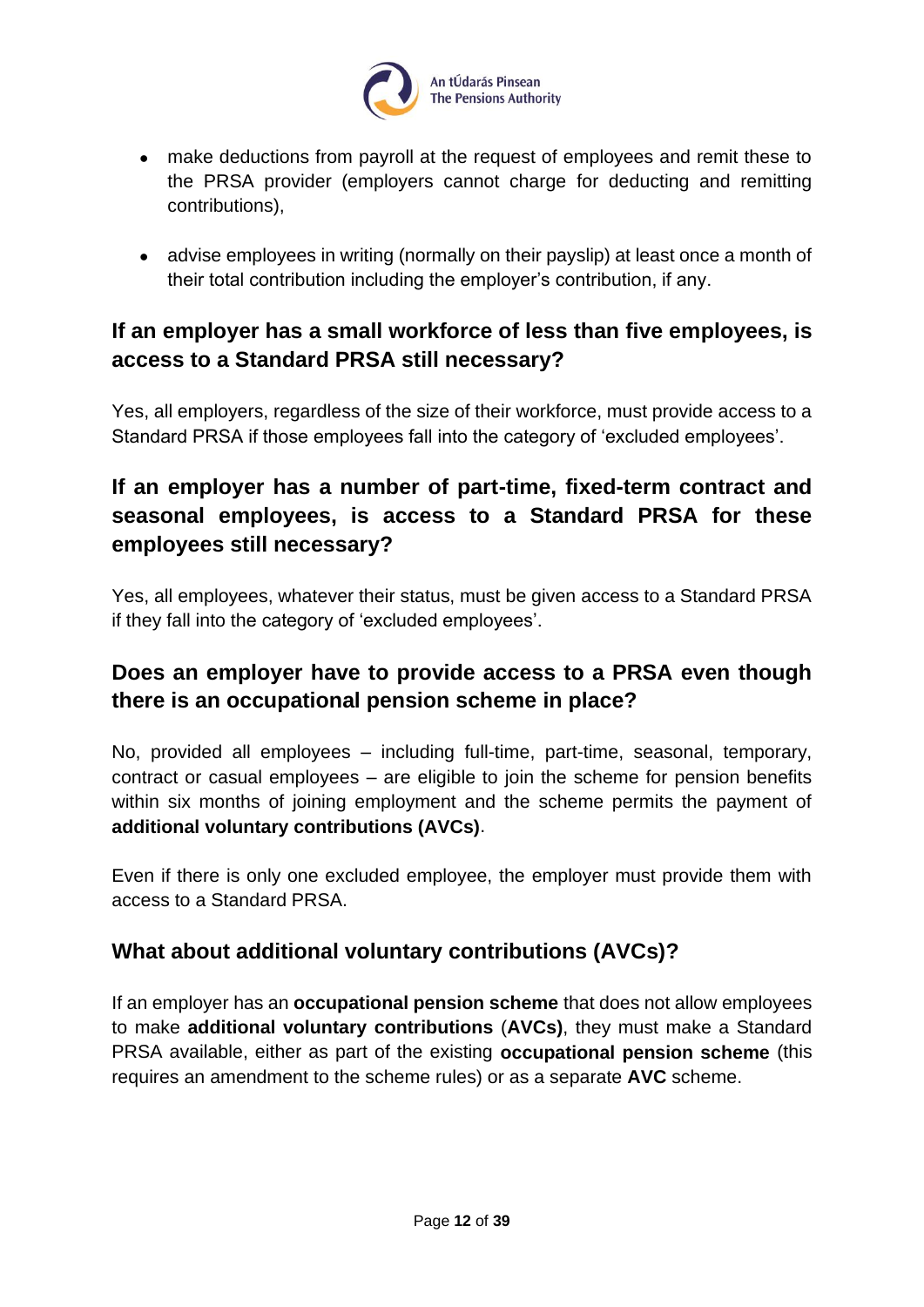

# <span id="page-12-0"></span>**If an employer enters into a contract with a PRSA provider, must their employees who want a PRSA take it out with that provider?**

No, an employee can go to any authorised PRSA provider, but an employer is not obliged to make deductions from payroll for that employee. If an employee goes to another provider, they make their PRSA contributions directly, by direct debit or cheque.

# <span id="page-12-1"></span>**Does an employer have to give any advice to employees in relation to PRSAs?**

No, but the employer must allow their PRSA provider or intermediary reasonable access to their employees to brief them on PRSAs.

# <span id="page-12-2"></span>**Does an employer have any responsibility for the investment performance of PRSAs?**

If your employer provides you with access to a Standard PRSA, your employer is not responsible for the investment performance of your PRSA.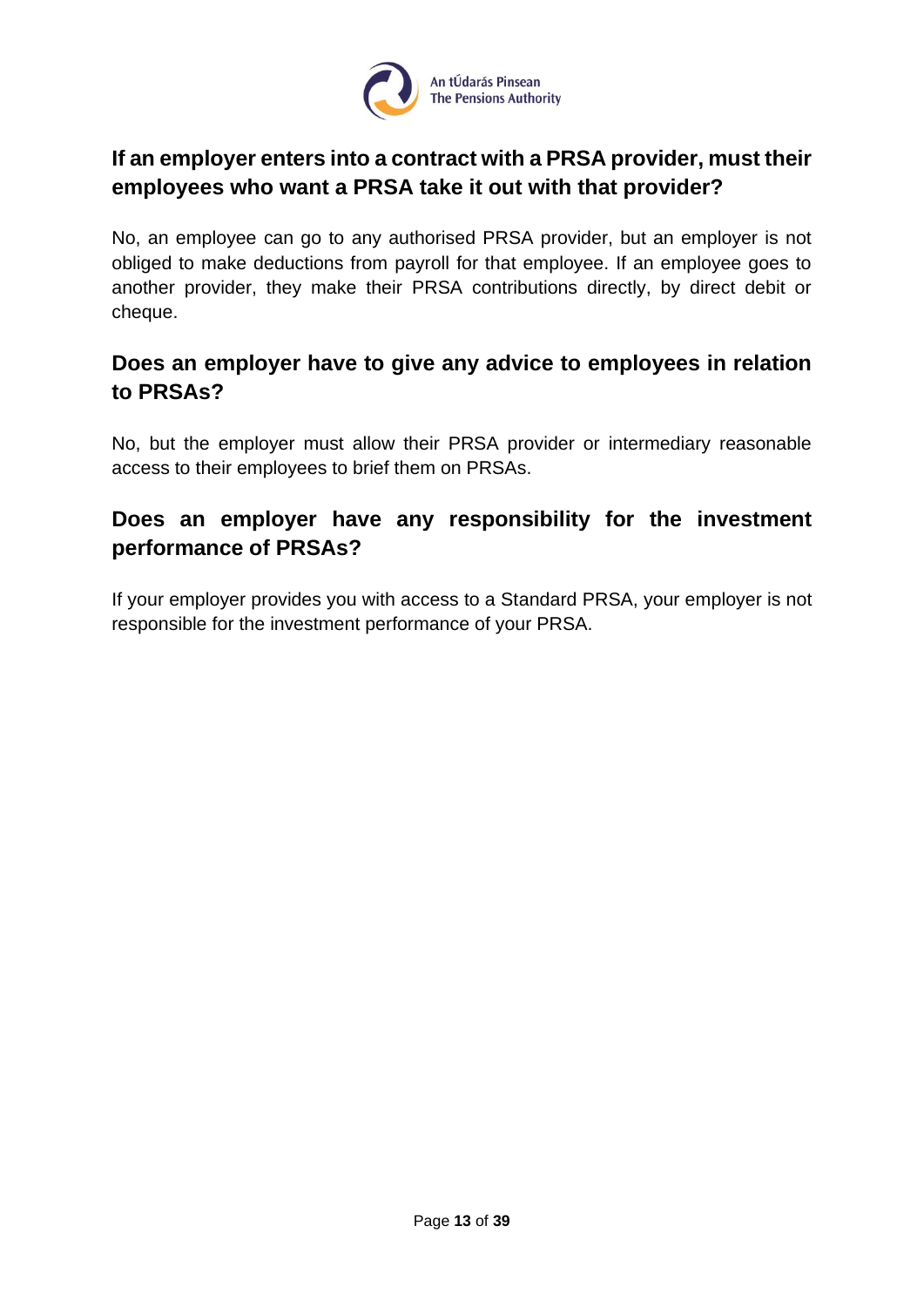

# <span id="page-13-0"></span>**5. Getting my PRSA**

# <span id="page-13-1"></span>**Where can I get a PRSA?**

To get your PRSA, you must enter into a contract with an authorised PRSA provider. Authorised PRSA providers can include investment firms, insurance companies and credit institutions. You can get a list of authorised PRSA providers and their approved PRSA products [here](https://www.pensionsauthority.ie/en/prsa_providers/prsas/) and request the relevant brochures from the various PRSA providers. There is no charge for signing up with a PRSA provider.

If your employer provides access to a PRSA, you could contact your employer for more information.

PRSAs are also available indirectly through agents, typically insurance brokers or financial advisers authorised to sell PRSA products on behalf of the PRSA providers.

# <span id="page-13-2"></span>**Where do I get my PRSA documents?**

Your PRSA provider provides you with your documents. If you do not receive all of the documents outlined below, you should contact your provider and request them. The documents are listed below and described in more detail in Appendix 1.

- Application form to apply for a PRSA.
- Contract outlines the terms and conditions of your PRSA.
- Cooling off notice cancellation within 30 days.
- Preliminary disclosure certificate sample benefits that can reasonably be expected from a PRSA.
- Statement of Reasonable Projection projection outlining the benefits that you can reasonably expect from your PRSA, based on certain assumptions.
- PRSA certificate outlines the contributions you have agreed to pay and the contribution method you will use.
- Investment report the investment performance of the funds in which your PRSA is invested.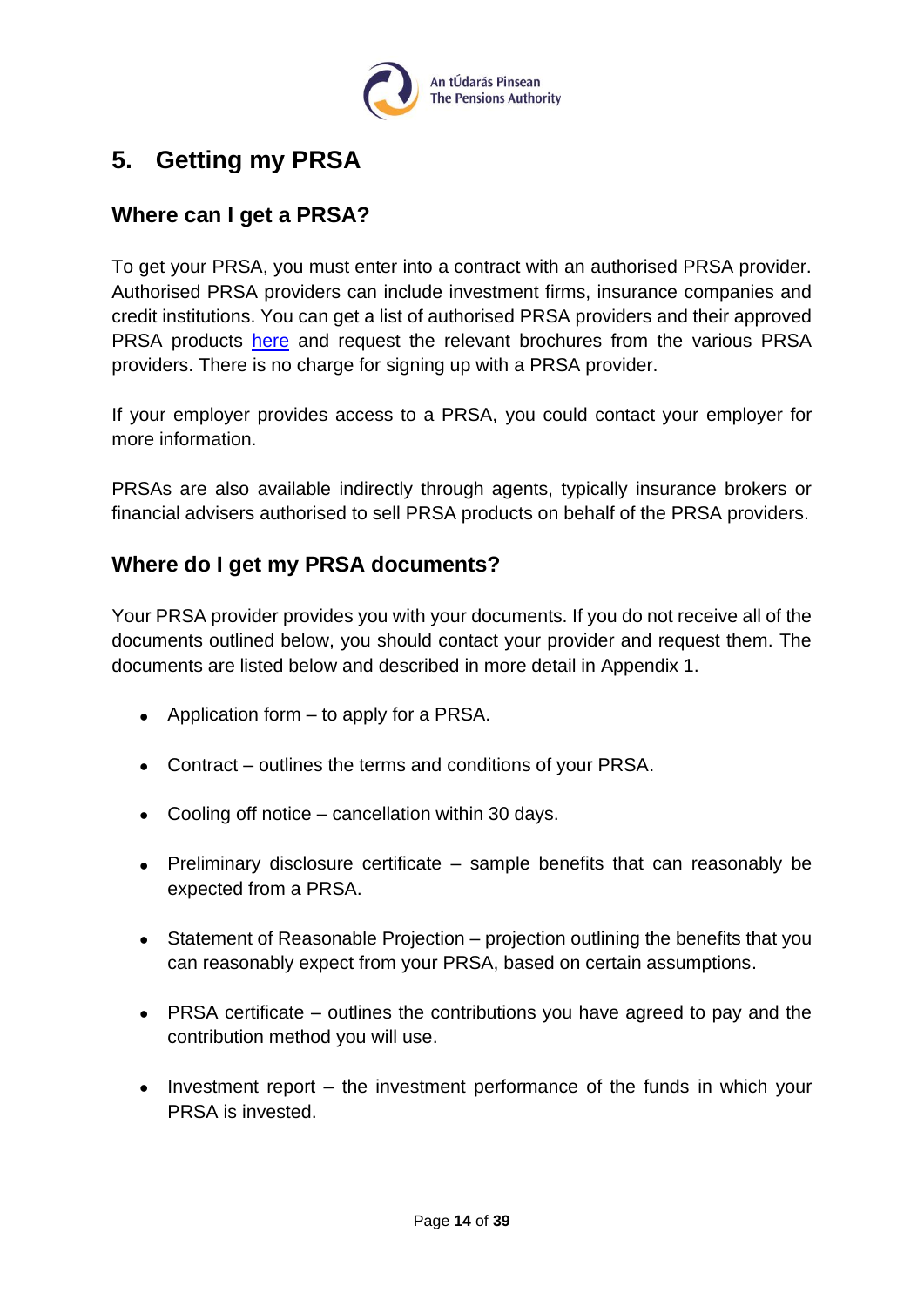

- Statement of account outlines the contributions paid into your PRSA and the transfer value of your PRSA at the date of the statement.
- Certificate of comparison if you are a member of an **occupational pension scheme** and are transferring your benefits into a PRSA.
- Disclosure declaration if your new PRSA will replace an existing **PRSA** contract or a **Retirement Annuity Contract.**
- Non-Standard PRSA declaration if you are investing in a Non-Standard PRSA.

# <span id="page-14-0"></span>**Do I need to hold on to my PRSA documents?**

Yes, you should retain all PRSA documents for your own records and as evidence of your contributions. You will need the contract and the PRSA certificate to draw a pension income from your PRSA. If you are self-employed or paying contributions directly into your PRSA, you will need the PRSA certificate and a statement of account to avail of tax relief.

You should also let a solicitor, friend or relative know where you keep your PRSA documents in case you become seriously ill or die.

# <span id="page-14-1"></span>**Can I cancel my PRSA after signing a contract with a provider?**

After you sign a PRSA contract, you have a cooling-off period of 30 days from the date you are given the statement of reasonable projection. During this time, you can cancel your PRSA.

If you cancel within the cooling-off period, you normally get a full refund of contributions you made to your PRSA. You may be charged if you paid single contributions and a loss incurred as a result of investment market volatility during the cooling-off period.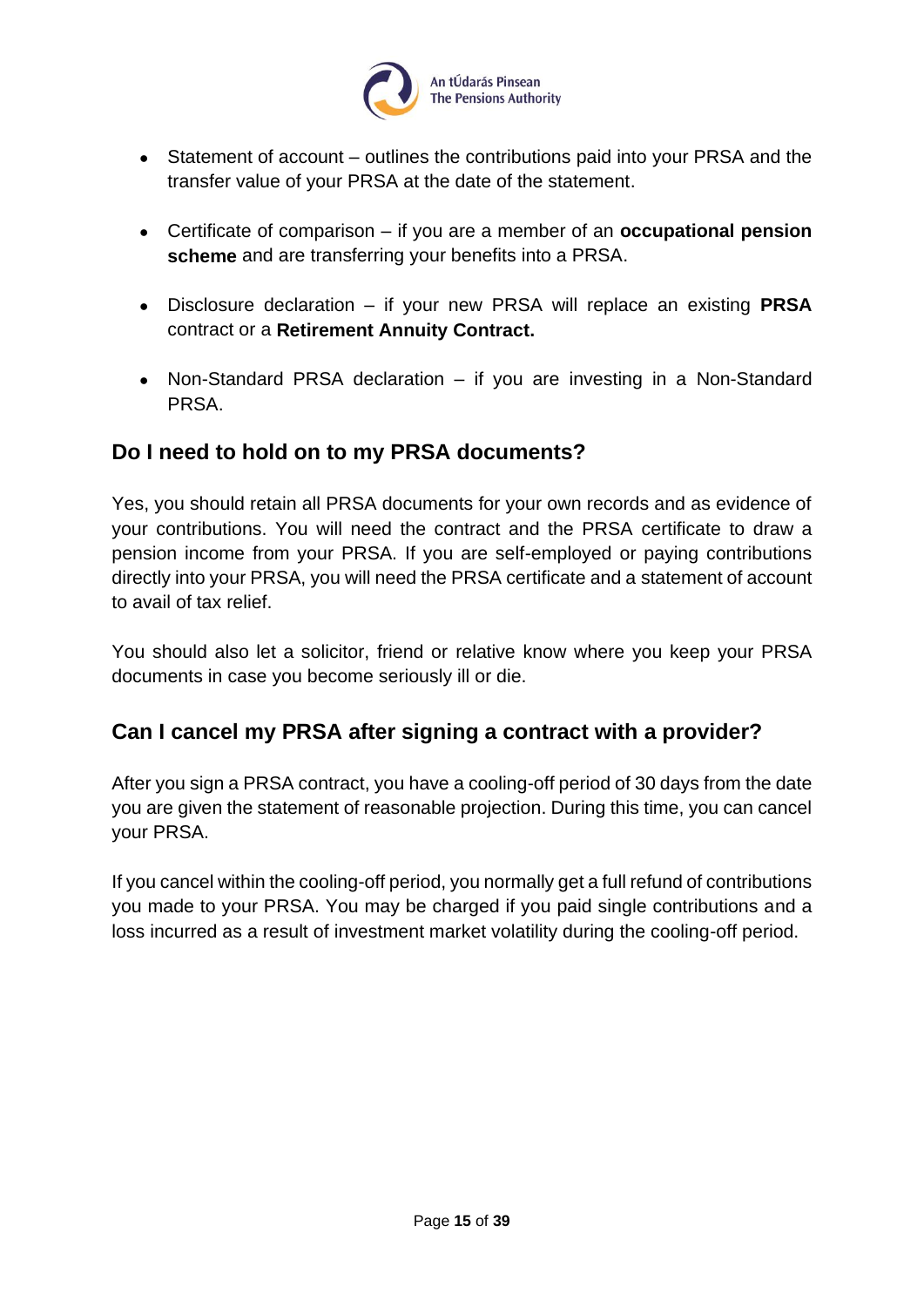

# <span id="page-15-0"></span>**6. Contributing to my PRSA**

# <span id="page-15-1"></span>**Is there a minimum amount that I must contribute to my PRSA?**

Yes, but PRSA providers cannot impose a minimum contribution to your PRSA greater than:

- (a) €300 per year, and
- (b) €10 per electronic transaction, or
- (c) €50 per transaction for other methods of payment.

### <span id="page-15-2"></span>**Is there a maximum amount that I can contribute to my PRSA?**

You can contribute as much as you like to your PRSA, as long as you meet the minimum contribution levels. However, the amount of tax relief you can get on contributions depends on your age and earnings.

### <span id="page-15-3"></span>**Must I make regular contributions?**

No, you do not have to make regular contributions to your PRSA. However, if you are arranging your PRSA through an employer's scheme, you will usually make monthly payments. If you are paying directly into your PRSA, most PRSA providers allow you to pay monthly, quarterly, half-yearly and yearly. Some PRSA providers allow you to pay weekly. You can also make additional top-up contributions to a PRSA at any time.

# <span id="page-15-4"></span>**How can I pay my contributions?**

This is at the discretion of your PRSA provider. Most PRSA providers accept regular contributions by direct debit, and lump sum payments or transfers by cheque or Electronic Funds Transfer. If you are an employee, your employer may arrange to deduct your monthly contributions from your salary and remit these to the PRSA provider on your behalf.

#### <span id="page-15-5"></span>**How flexible can my contributions be?**

You are free to stop, start, increase and decrease your contributions at any time, although your PRSA provider may require prior notice of a change. You cannot be charged for changing, stopping or restarting your contributions.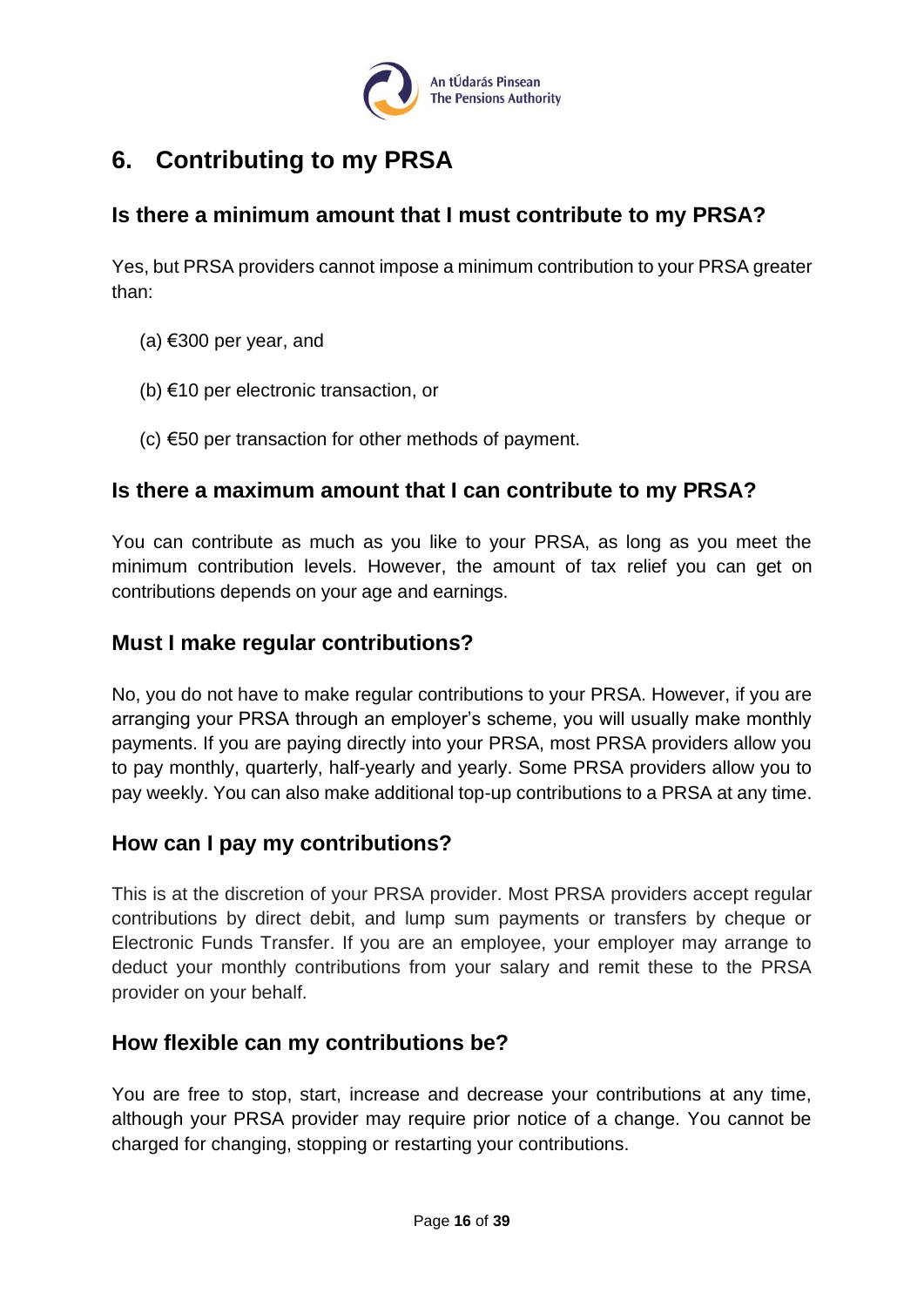

Most PRSA providers have an indexation option that allows you to increase your regular contributions in line with inflation each year.

# <span id="page-16-0"></span>**What happens if I don't pay my contributions?**

You can stop your contributions at any time without being charged or penalised for doing so. However, this will reduce the pension benefits you may expect at retirement. If you do not pay contributions for two years or more and the value of your PRSA fund is €650 or less, your PRSA provider can terminate your PRSA and give you a refund of the value of your account. Your PRSA provider must give you three months' written notice before terminating your PRSA.

# <span id="page-16-1"></span>**Are there any rewards or bonuses if I pay my contributions?**

Some PRSA providers apply bonus units or lower charges if your contributions are over a certain level, you consistently meet your monthly contributions, or you retire at the date initially specified when you signed your contract. If you invest part or all of your PRSA in certain funds, you may also receive bonuses on and after retirement.

# <span id="page-16-2"></span>**What happens if I change jobs?**

If your new job allows you to become a member of an **occupational pension scheme**, you may transfer your PRSA into that scheme. Alternatively, if your new job is not pensionable or you become self-employed, you can continue to contribute to your **PRSA** 

# <span id="page-16-3"></span>**What must an employer do with their employees' PRSA contributions?**

An employer must, if requested, deduct employees' contributions from payroll and send them, along with employer contributions, if any, to the PRSA provider within 21 days of the end of the month in which the contributions were deducted. An employer cannot make any deduction from this payment.

# <span id="page-16-4"></span>**What information must an employer give regarding PRSA contributions?**

An employer must advise their employees and the PRSA provider in writing at least once a month of the total amount deducted from the employee's salary and, if appropriate, the total amount paid by the employer on behalf of their employees in the preceding month. An employer can do this using whatever salary documentation is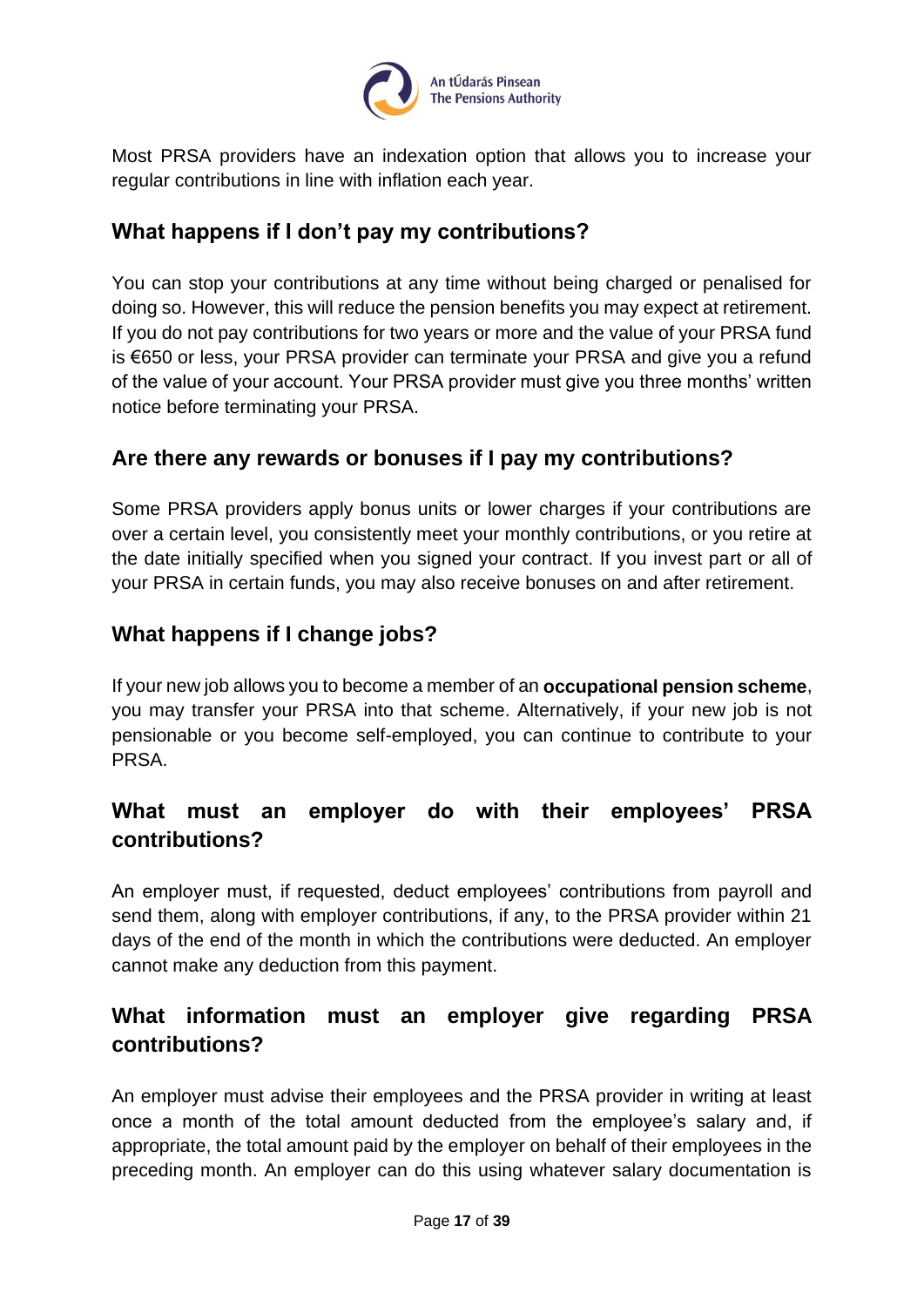

normally provided to their employees (for example, a payroll slip).

# <span id="page-17-0"></span>**Can I transfer occupational pension scheme benefits to a PRSA?**

You can only transfer your occupational pension scheme benefits to a PRSA if the scheme is being wound up or you are leaving that employment.

If you have paid **AVCs** to an **occupational pension scheme**, those may be transferred to a PRSA at any time.

# <span id="page-17-1"></span>**Are there disclosure requirements concerning transfers from occupational pension schemes to PRSAs?**

Yes, transfers cannot be accepted by PRSA providers unless the member has been given a certificate comparing potential benefits from the **occupational pension scheme** and the PRSA, and a written statement as to why a transfer to a PRSA would or would not be in their interest.

There is no discretion in the legislation to waive this requirement for a certificate of comparison. However, it is exempted in the following cases:

- where the transfer value is under  $€10,000$ , or
- represents a refund of contributions, or
- the accrued benefits to a member whose employment related to the **occupational pension scheme** is less than two years and who has no preserved benefit, or
- where the scheme is in wind-up.

The above requirement also applies to transfers from **AVCs** to PRSAs.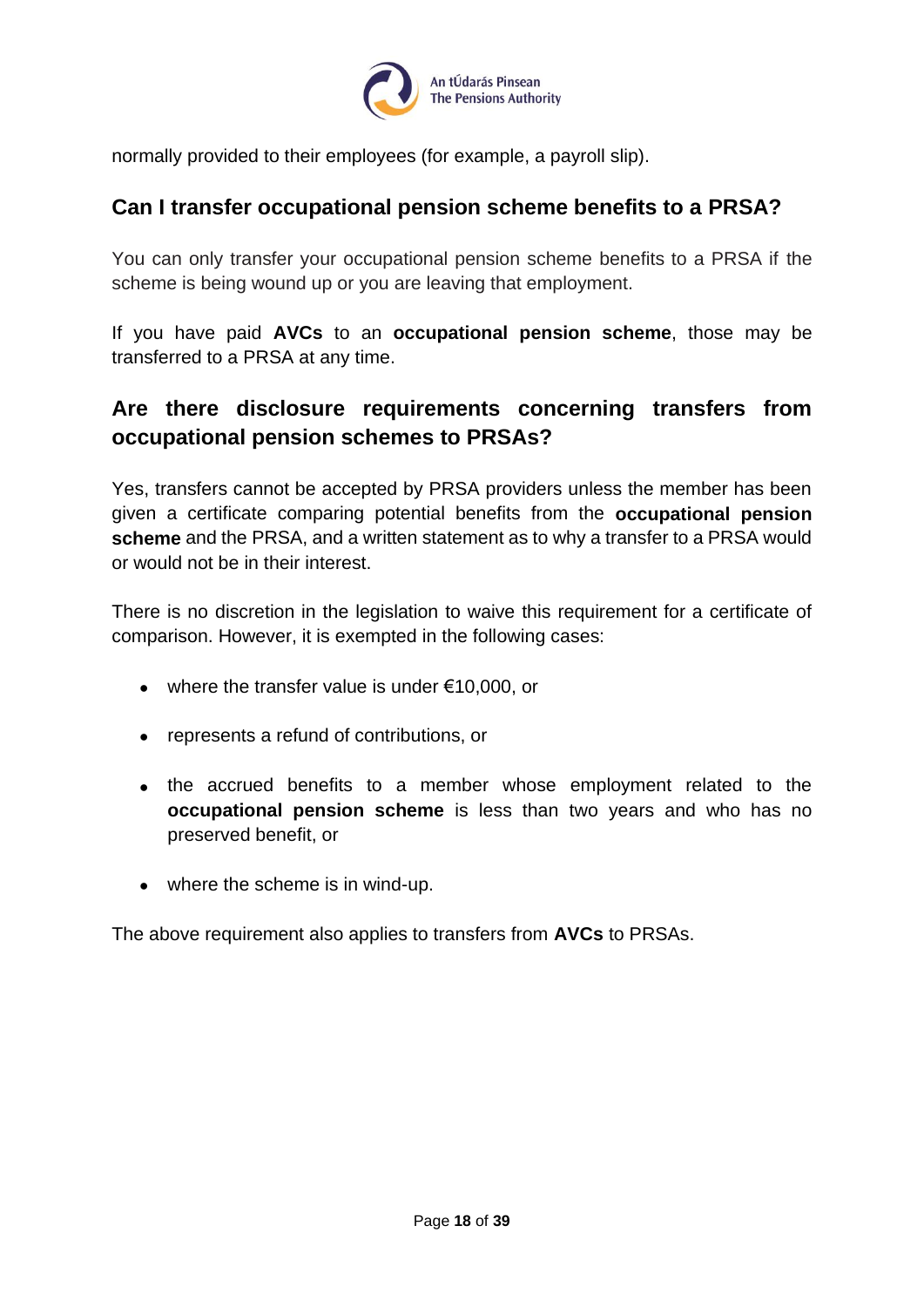

# <span id="page-18-0"></span>**Can refunds from occupational pension schemes be transferred to PRSAs?**

Employees who are entitled to a refund of contributions on leaving a job can transfer the contributions to a PRSA without a tax charge instead of taking the refund.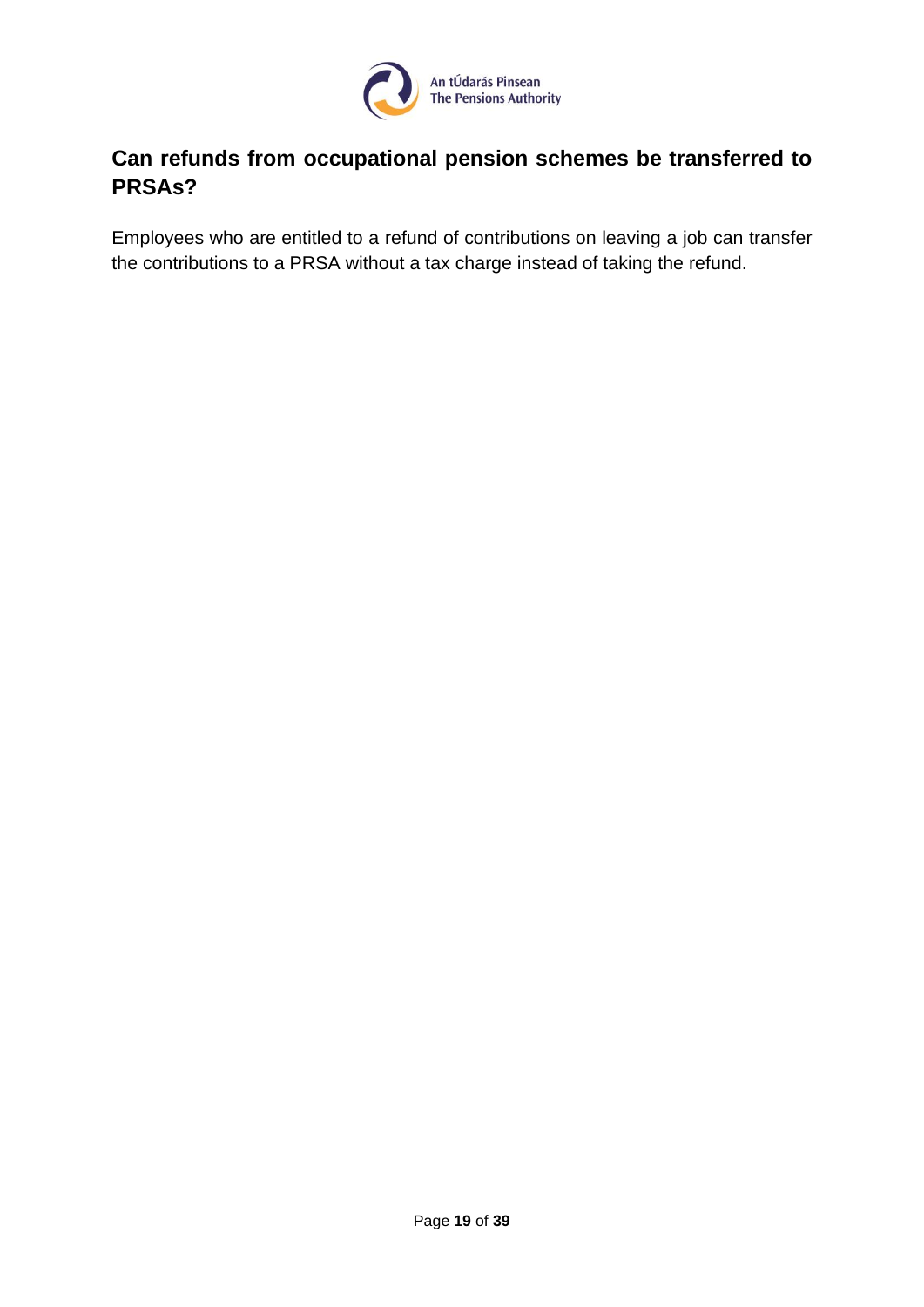

# <span id="page-19-0"></span>**7. PRSA tax reliefs**

# <span id="page-19-1"></span>**How much tax relief do I get on contributions to a PRSA?**

The maximum amount of tax relief you can get depends on your age and your earnings.

| Age        | <b>Contribution limits</b><br>% of net relevant earnings |
|------------|----------------------------------------------------------|
| Under 30   | 15%                                                      |
| 30-39      | 20%                                                      |
| 40-49      | 25%                                                      |
| 50-54      | 30%                                                      |
| 55-59      | 35%                                                      |
| 60 or over | 40%                                                      |

If you are a sports person or a professional who usually retires at an earlier age than the norm, you can get tax relief on 30% of your net relevant earnings regardless of your age. Relief is given at your marginal (higher) tax rate, but there is no relief in respect of PRSI and the Universal Social Charge (USC). Employer PRSA contributions are added to your actual contributions to determine if the above limits are reached.

For everyone, there is a maximum annual amount of earnings for which tax relief is given. This is currently €115,000. This figure is adjusted from time to time by the Minister for Finance.

If you make contributions, but do not get tax relief on them because you exceed the tax relief limits or are not working, you can apply for tax relief on these contributions in the future.

A taxpayer is entitled to tax relief on a contribution of  $\epsilon$ 1,525 even if this exceeds the normal income-based limit.

# <span id="page-19-2"></span>**Can employees claim tax relief on their PRSA contributions?**

Yes, employee contributions paid to a PRSA are subject to tax relief on the same basis as outlined above.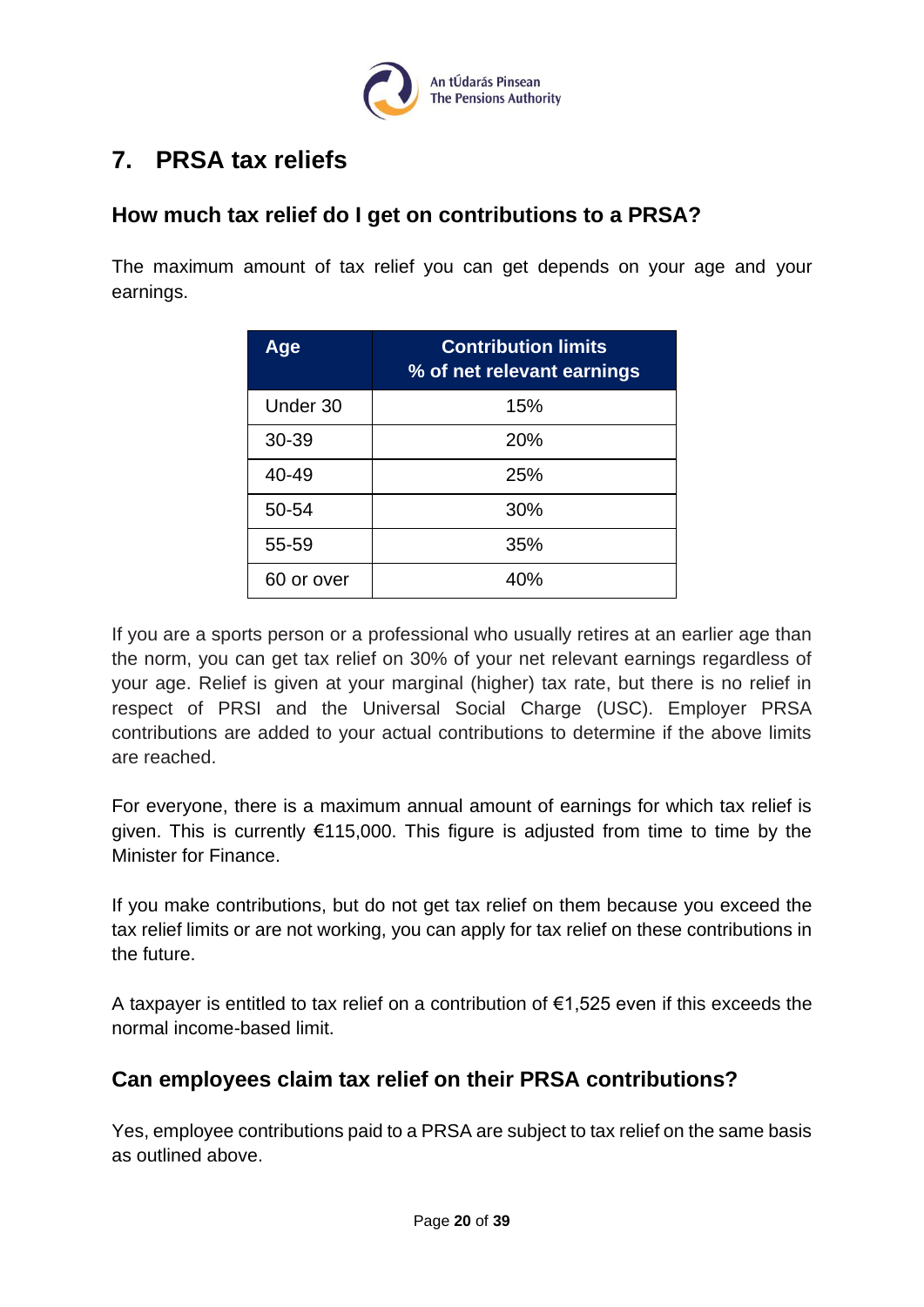

# <span id="page-20-0"></span>**What about additional voluntary contributions paid to a PRSA?**

Employees in **occupational pension schemes** may pay **AVCs** into a PRSA. The normal limits for tax relief purposes, as outlined above, apply to the total employee contribution. Any contributions an employee pays to an **occupational pension scheme** need to be taken into account when determining the amount of PRSA contributions eligible for tax relief.

#### <span id="page-20-1"></span>**How does this work?**

When an employer deducts qualifying PRSA contributions from employees, the net pay arrangement will apply. This means that income tax will be calculated based on employees' wages or salaries net of PRSA contributions, so no income tax is paid on money being paid into the PRSA by the employee (within Revenue limits). An employer will be able to operate the net pay basis as long as they hold a PRSA net pay certificate.

# <span id="page-20-2"></span>**Does an employer get tax relief on any contributions they make to an employee's PRSA?**

Yes, contributions paid by employers are fully deductible for corporation tax purposes. Contributions paid by the employer are treated as a benefit-in-kind. Employees are entitled to income tax relief on these contributions subject to the limits on tax relief outlined above.

# <span id="page-20-3"></span>**Does an employer get PRSI relief on any contributions an employee makes to a PRSA?**

No, contributions paid by employees are not deductible for employer **PRSI** purposes.

#### <span id="page-20-4"></span>**Are PRSA investments taxed?**

No, tax is not charged on the investment income or capital gains earned by PRSAs. However, income tax may be levied on pension benefits taken from a PRSA after retirement.

#### <span id="page-20-5"></span>**Is there a maximum amount of pension fund that can be built up?**

Individuals have a maximum lifetime limit on the amount of their retirement benefits from all sources (except State pensions).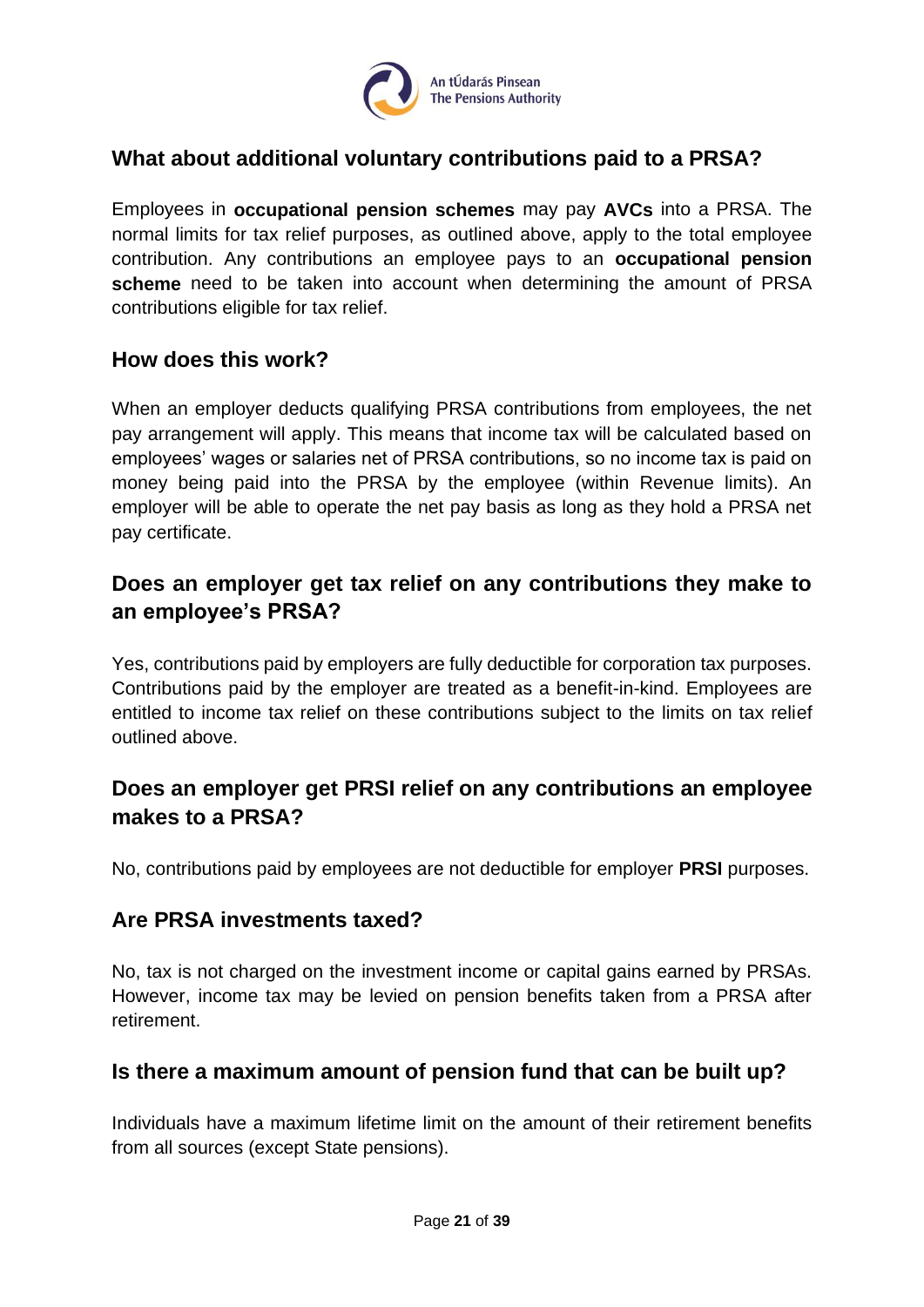

The limit (known as the Standard Fund Threshold (SFT)) is currently €2m, 25% of which (i.e., €500,000) is the maximum amount an individual can take in cash lump sums.

If an individual exceeds the lifetime limit on the amount of their retirement benefit (and had not previously applied to Revenue for a higher personal limit), the excess value is taxed up-front at the top rate of income tax and may, in addition, be subject to income tax in payment.

More information on the tax rules relating to PRSAs is available on the Revenue website [www.revenue.ie.](http://www.revenue.ie/)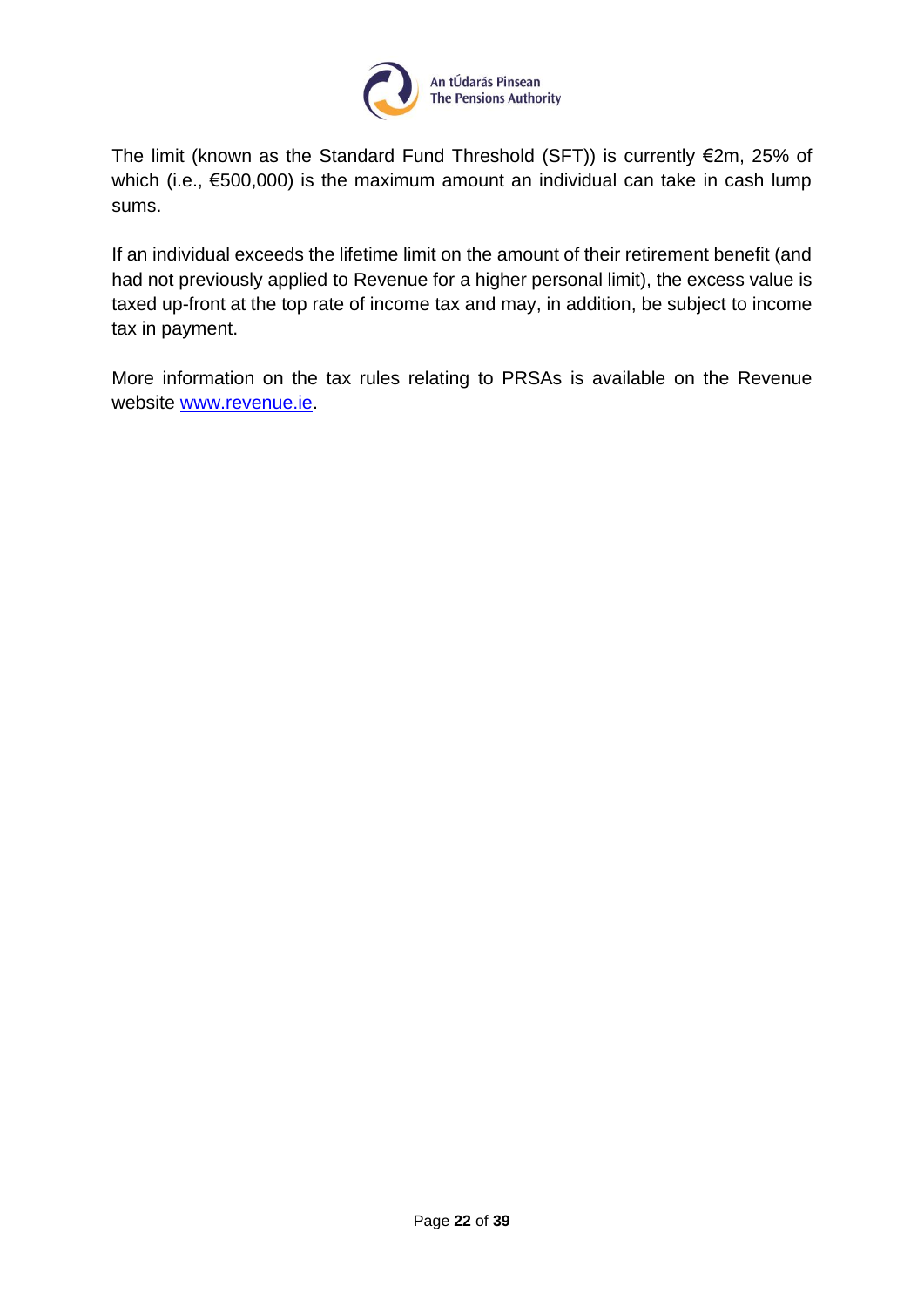

# <span id="page-22-0"></span>**8. Investing my PRSA**

### <span id="page-22-1"></span>**What happens to my contributions once they are put into my PRSA?**

Your PRSA contributions are invested in one or more of a range of funds. The value of your PRSA can increase or decrease, depending on the performance of these funds.

### <span id="page-22-2"></span>**In what types of assets will my PRSA invest?**

Your PRSA fund is typically invested in company shares (equities), bonds issued by governments (sovereign bonds), bonds issued by companies (corporate bonds), property and cash. Your PRSA provider must give you information in relation to the types of assets in which your PRSA is invested.

### <span id="page-22-3"></span>**Who decides how I invest my PRSA?**

You do. It is your PRSA and you choose the type of funds you want to invest in and/or the strategy to be followed. All PRSAs must have a **default investment strategy**. If you choose not to make an active investment decision your PRSA fund will be invested in accordance with the **default investment strategy**. Your PRSA provider will also give you a choice of investment funds outside this strategy and you can choose to invest in any of those instead.

#### <span id="page-22-4"></span>**What is a default investment strategy?**

A default investment strategy is the automatic strategy that is applied to your PRSA unless you specify otherwise in writing. It usually involves investing in a collection of investment funds aimed at meeting the reasonable retirement savings expectations of a typical contributor. The default investment strategy for each individual PRSA is based on general good investment practice in saving for retirement although, like all investments, it is not risk free.

# <span id="page-22-5"></span>**Should anything influence the choice of investment funds for my PRSA?**

You (and your investment adviser, if applicable) should consider how long it will be until you retire, how much you expect in pension income and how much risk you are prepared to take in relation to your investment. Generally, as you approach retirement, your investment in higher-risk funds should decrease.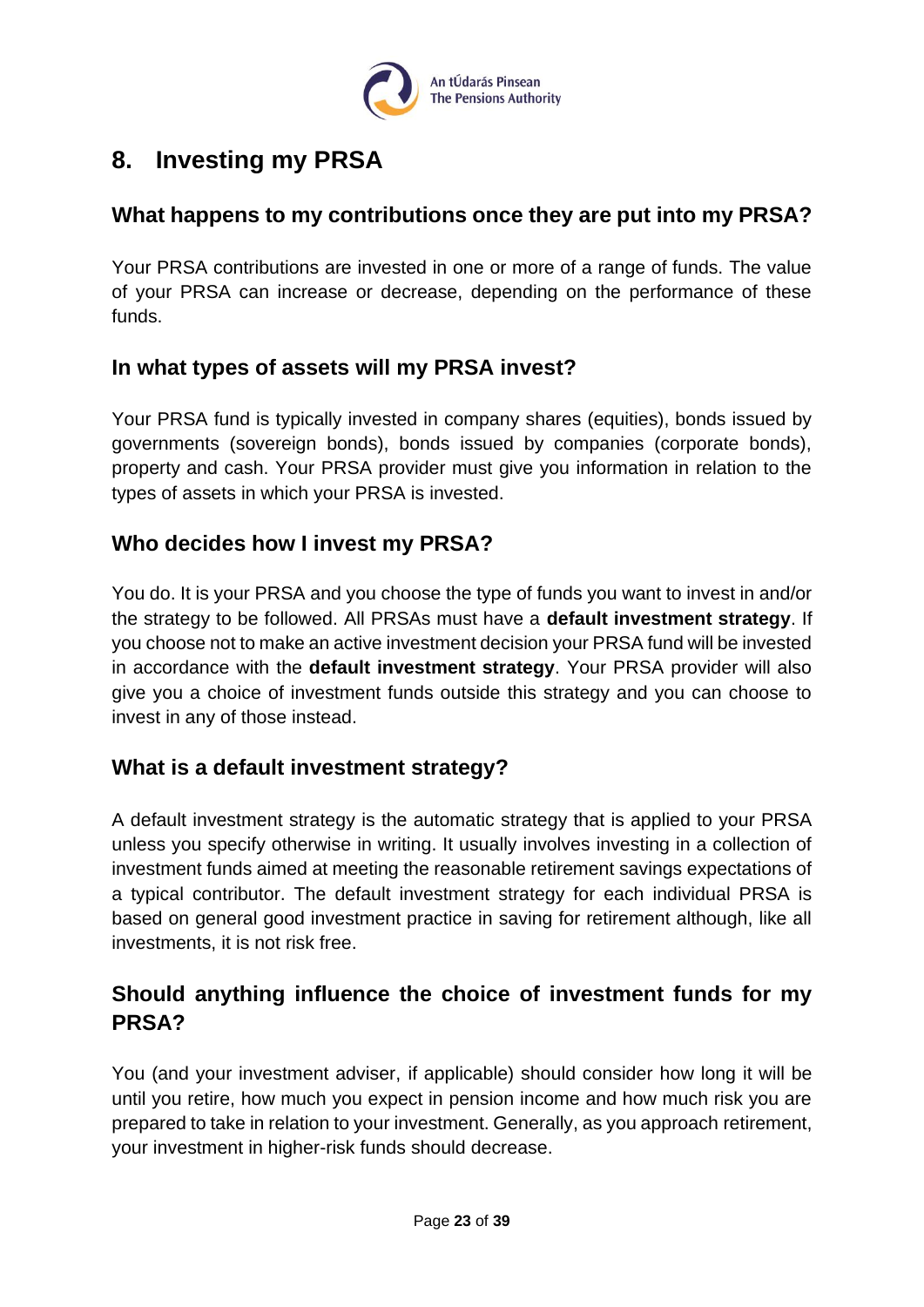

# <span id="page-23-0"></span>**What level of risk is associated with my PRSA?**

The level of risk associated with your PRSA will depend on the type of investment strategy you choose. This is why it is important to decide on the level of risk you are comfortable with when taking out your PRSA.

In the **default investment strategy**, most of your PRSA fund is likely to be invested in higher-risk funds in the early-to-mid years of your working life, moving to middle-risk funds in later years and lower-risk funds as you near retirement.

# <span id="page-23-1"></span>**Can I change or switch between investment funds after I sign the contract with my PRSA provider?**

Yes, you can transfer between funds or move future contributions into a different fund. Some PRSA providers require a minimum balance in your PRSA before you can transfer between funds. There may also be a limit on the number of times a year you can switch between funds without charge.

### <span id="page-23-2"></span>**How do I know how well my investment fund is performing?**

Every six months, your PRSA provider must send you an investment report that outlines the performance of the funds in your PRSA.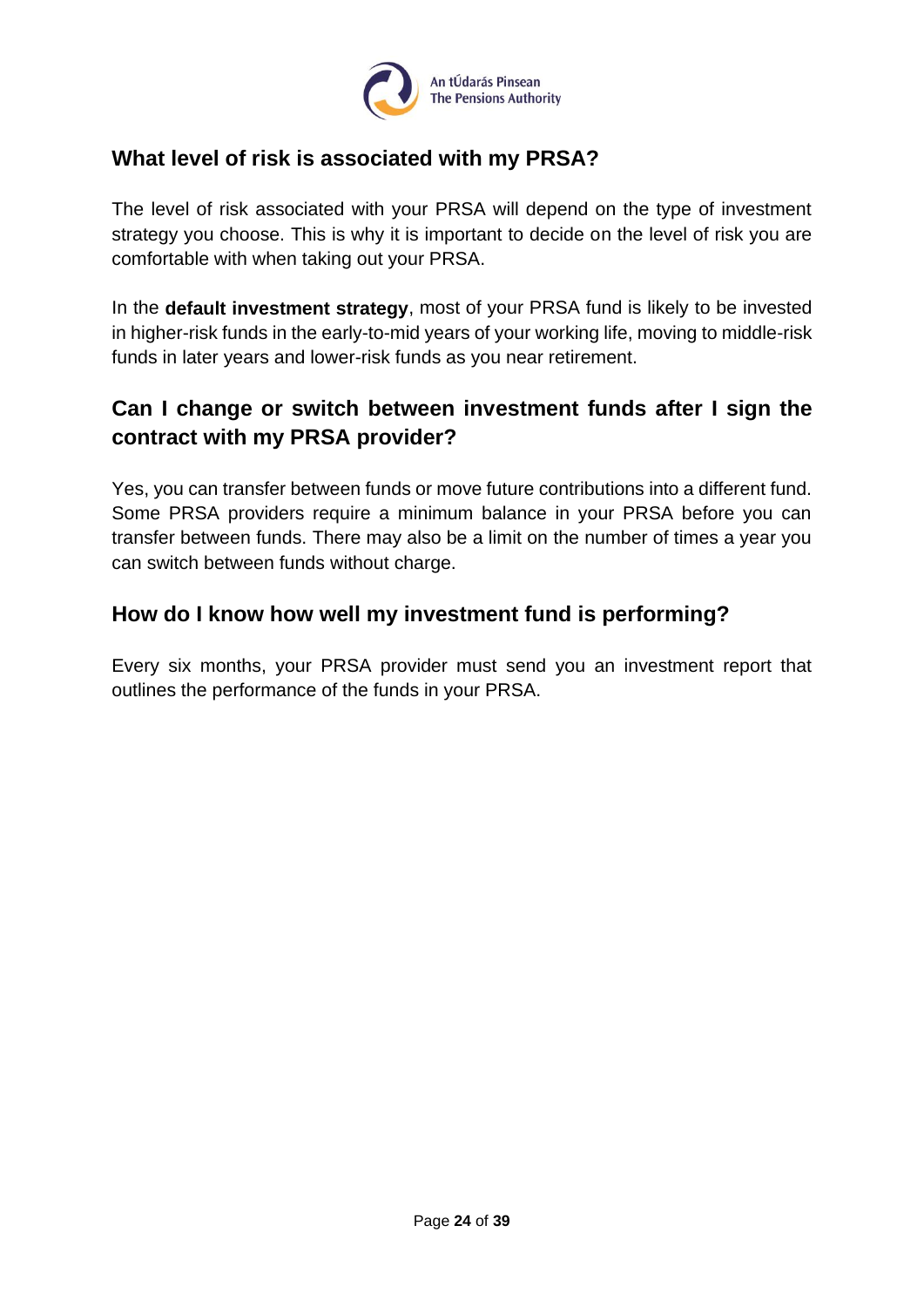

# <span id="page-24-0"></span>**9. Getting my PRSA benefits**

# <span id="page-24-1"></span>**When can I take an income from my PRSA?**

You can normally start taking your benefits when you are aged between 60 and 75. You may be able to take your benefits earlier, for example, if you retire from an employment at age 50 or over, or if you can no longer work because of a serious illness or disability. However, you cannot use your PRSA as security for a loan or assign it to someone else.

# <span id="page-24-2"></span>**What documentation do I need to get my PRSA benefits?**

You will need your PRSA certificate and contract, your birth certificate and Personal Public Service Number (PPSN). You may also need to provide evidence of ill-health if you are retiring earlier than normal for medical reasons.

### <span id="page-24-3"></span>**What will my PRSA fund consist of at retirement?**

Your PRSA fund at retirement will consist of the total contributions paid by you (and your employer, if any) and the investment return earned on those contributions, less the PRSA provider's charges.

#### <span id="page-24-4"></span>**What options do I have at retirement?**

You can take a lump sum at retirement of 25% of your PRSA fund's value. This lump sum is currently tax free up to a maximum of €200,000 and taxed at 20% between €200,001 and €500,000 with any balance over this amount taxed at the marginal rate and subject to the USC.

With the remainder of your PRSA fund, you can:

- use the balance to buy an annuity, or
- leave the remaining funds in your PRSA and withdraw from them at any time before age 75, subject to Revenue requirements (this is called a vested PRSA), or
- transfer the balance to an approved retirement fund (ARF), subject to Revenue requirements.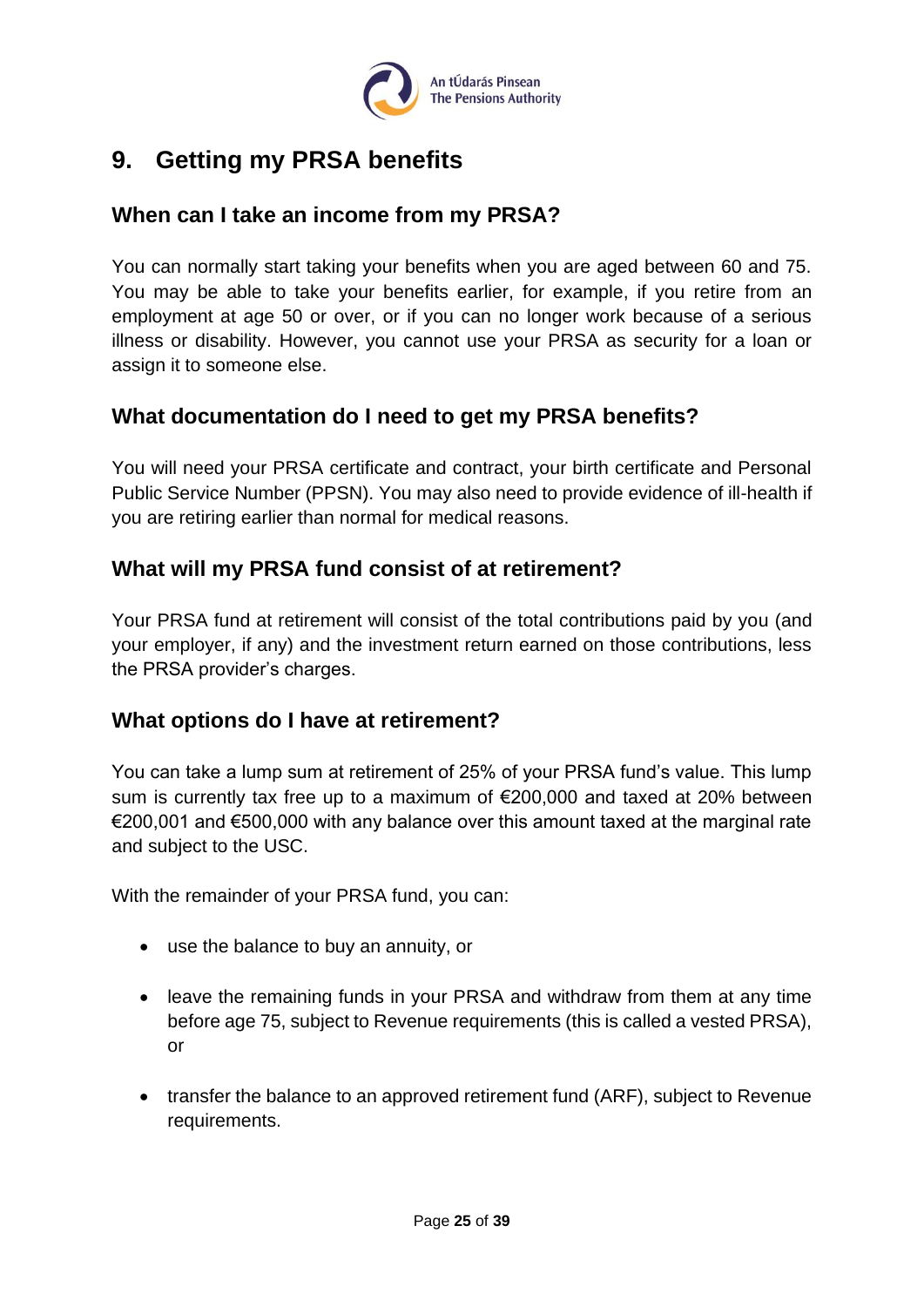

# <span id="page-25-0"></span>**Do I have to take all my PRSA benefits at retirement?**

No, you can take gradual benefits from your PRSA and continue to make PRSA contributions. However, you must take your PRSA benefits at age 75 and stop any contributions before that age.

### <span id="page-25-1"></span>**What happens if I die before I retire?**

If you die before you retire, your PRSA fund will be transferred to your estate, but your heir(s) may have to pay inheritance tax before receiving it.

#### <span id="page-25-2"></span>**What happens if I die after I start to take my PRSA benefits?**

This depends on the pension option you choose at retirement. You can get more information from the Revenue website at [www.revenue.ie.](http://www.revenue.ie/)

# <span id="page-25-3"></span>**Can I transfer my PRSA fund to another pension arrangement if I change jobs?**

As a PRSA is essentially your personal pension plan, you can normally bring it from job to job and from employment to self-employment or vice versa. You can transfer your PRSA benefits to an **occupational pension scheme** or another PRSA without charge.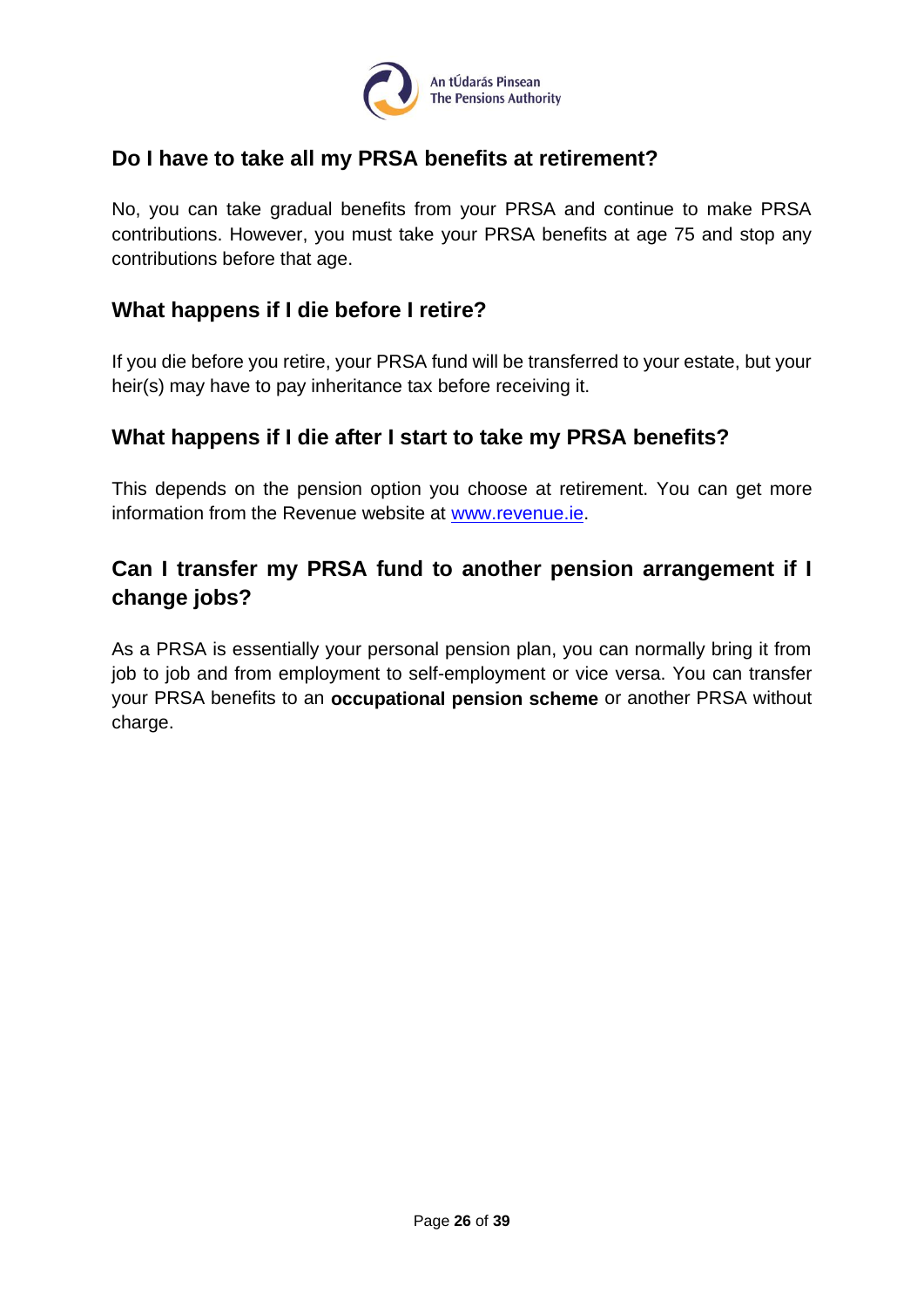

# <span id="page-26-0"></span>**10. PRSA charges**

# <span id="page-26-1"></span>**What are the charges for Standard PRSAs?**

The charges for Standard PRSAs are capped, but Standard PRSA charges can still vary among PRSA products and different PRSA providers. The important point is that Standard PRSA charges cannot be increased above the upper limits set out in legislation throughout the lifetime of a Standard PRSA contract. These upper limits are:

- a maximum charge of 5% of each contribution you pay, and
- a maximum charge of 1% of the value of your PRSA fund each year.

# <span id="page-26-2"></span>**What are the charges for Non-Standard PRSAs?**

Charges on Non-Standard PRSAs are not capped and vary among PRSA products and PRSA providers, often depending on the way in which your money is invested and the amount of money you invest. There are fewer investment restrictions with Non-Standard PRSAs. The Authority has developed a section 'Investment: risk and reward' on its website which you may find useful in deciding how to invest your retirement savings.

# <span id="page-26-3"></span>**Can my PRSA provider change its charges?**

Yes, a PRSA provider can change its charges provided it is allowed for in its PRSA contract. The PRSA provider must give two months' notice of any increase in charges and must also provide you with an updated Statement of Reasonable Projection outlining these charges within seven days of the changes coming into effect.

Some PRSA providers reduce your contribution charge if your contributions are above a certain level. The annual fund management charge may also be reduced if the value of your fund exceeds a certain level or you retire on the retirement date initially specified in your PRSA contract.

#### <span id="page-26-4"></span>**What services do not incur charges?**

Some of the services for which you cannot be charged include:

• setting up or closing a PRSA,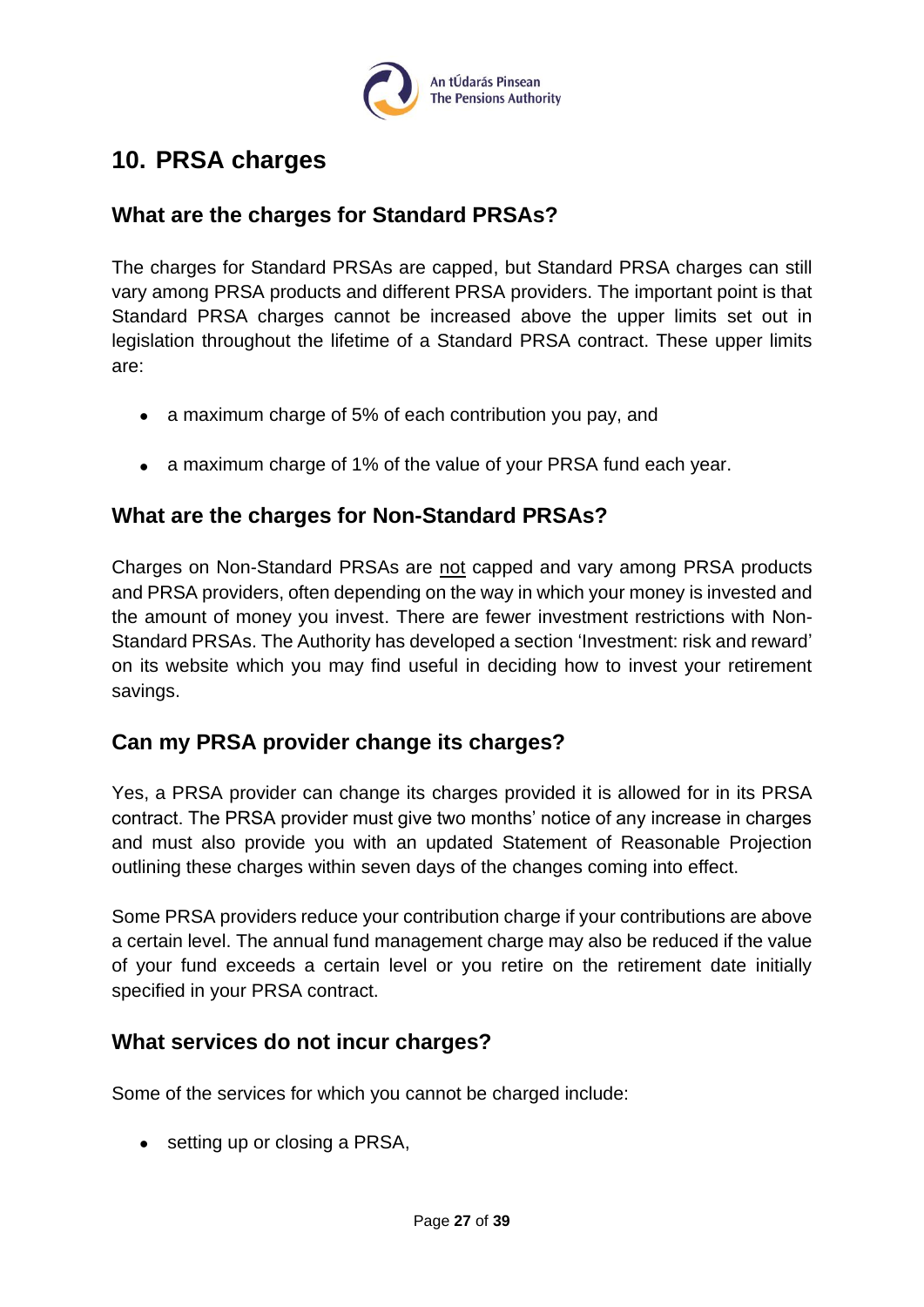

- cancelling your PRSA within the cooling-off period (a reduction in value may apply if you made single contributions and these incurred an investment loss),
- transferring other pension benefits to your PRSA (if a certificate of comparison is required, a fee may be charged),
- transferring your PRSA to another provider or to an **occupational pension scheme,**
- increasing your contributions,
- decreasing your contributions (although this may depend on the charging structure of your PRSA), or
- starting, stopping or restarting contributions.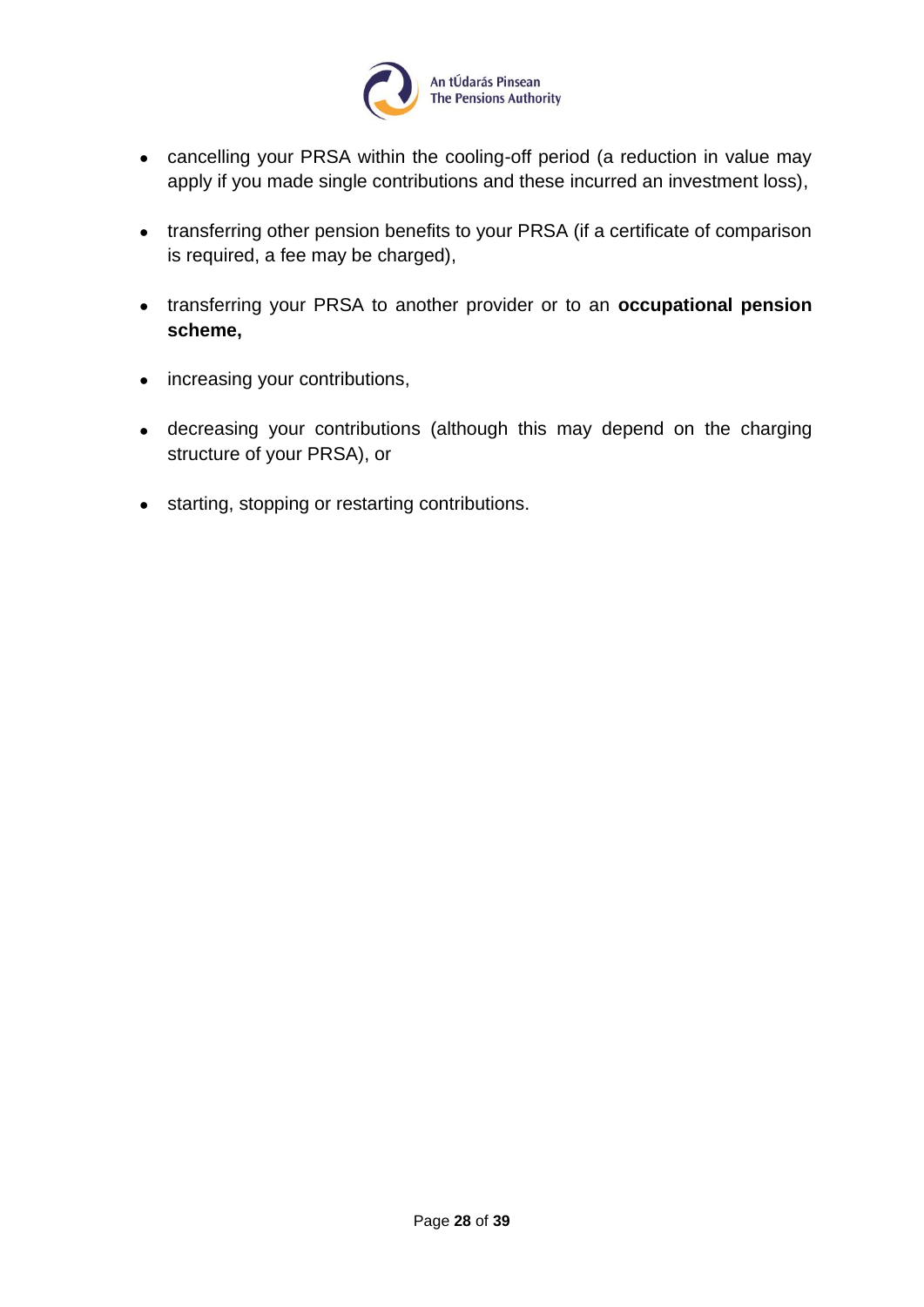

# <span id="page-28-0"></span>**11. Complaints**

### <span id="page-28-1"></span>**What if I have a complaint about my PRSA?**

Depending on the type of complaint you have, a number of authorities can help. You can contact the PRSA provider, the Pensions Authority, the Financial Services and Pensions Ombudsman or the Central Bank of Ireland (see Appendix 2 for contact details).

#### <span id="page-28-2"></span>**How do I know who to contact?**

#### **PRSA provider**

If you have a complaint about the management of your PRSA, you should initially contact the PRSA provider and try to resolve it directly.

#### **The Pensions Authority**

If you are unable to resolve the issue with your PRSA provider, you should contact the Pensions Authority, which can assist you in resolving the complaint.

#### **The Financial Services and Pensions Ombudsman**

The Financial Services and Pensions Ombudsman is an officer appointed under the Financial Services and Pensions Ombudsman Act, 2017, whose functions include the investigation and adjudication of complaints arising from the conduct of a pension provider involving alleged financial loss by an act of maladministration or any dispute of fact or law.

If you have followed the internal complaints procedure of your financial services provider and you are still not satisfied, the Financial Services and Pensions Ombudsman may be able to help you.

#### **Central Bank of Ireland**

The Central Bank of Ireland is responsible for the regulation of all financial services firms in Ireland. The Central Bank's role is to protect consumers, to help people make efficient and effective use of complaint procedures, and to assist and inform consumers where necessary. If you are unsure of where to go, any of the above organisations will point you in the right direction.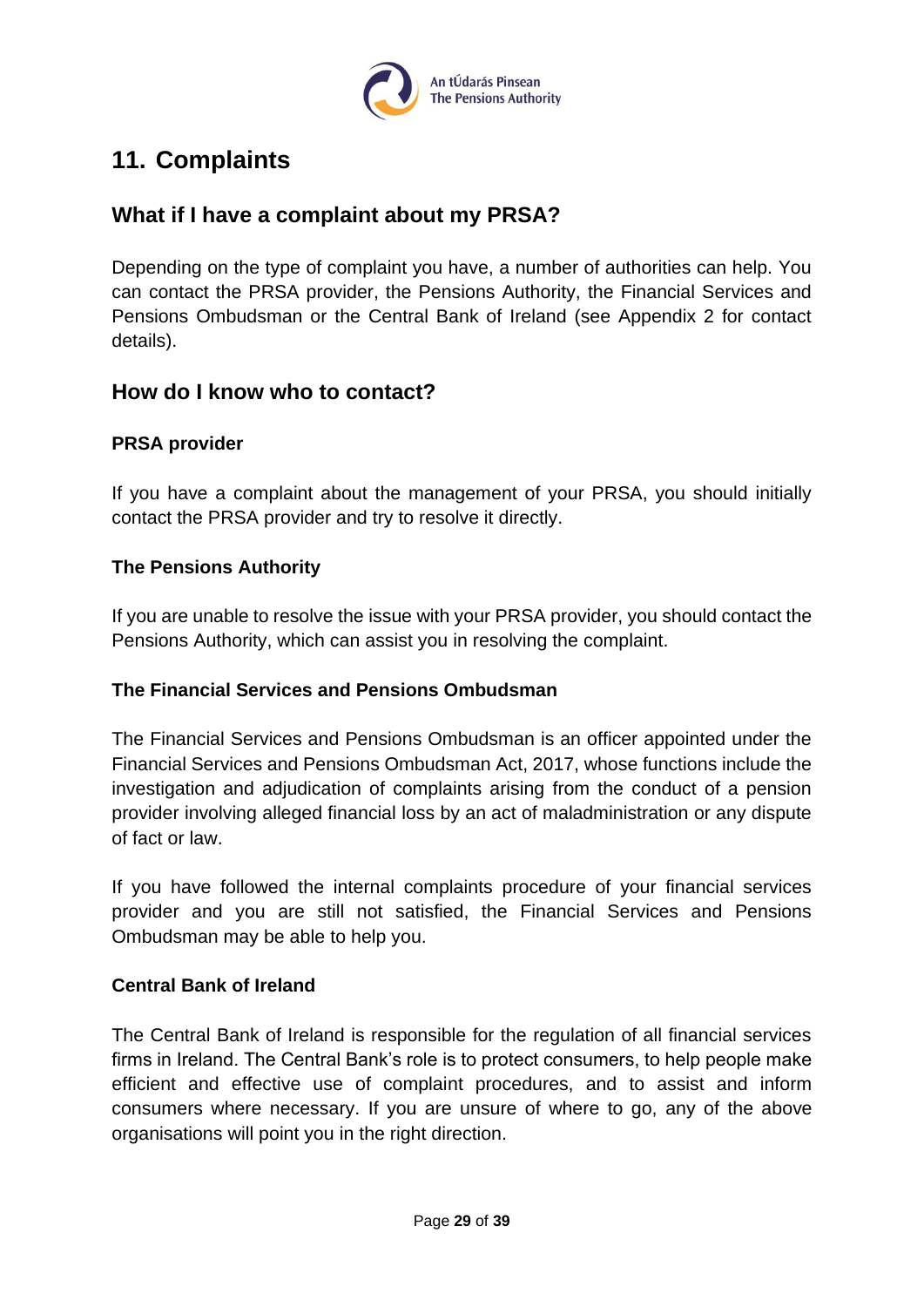

# <span id="page-29-0"></span>**12. Quick tips on PRSAs**

- By law, your PRSA provider must give you detailed information in relation to your PRSA. If there is something you are not sure about, contact your PRSA provider and ask them to clarify.
- Take the time to carefully read the information you are given. Don't be afraid to ask your PRSA provider to explain the material you have been given if you don't understand it.
- When choosing your PRSA provider, shop around for rewards or bonuses for making contributions or retiring on the date initially specified in your contract.
- Be wary of mis-selling. If you are getting a PRSA through a broker, intermediary or other salesperson, ensure they offer a Standard PRSA as well as a Non-Standard PRSA. If they propose a Non-Standard PRSA, make sure they give you clear reasons, as there is no cap on charges with Non-Standard PRSAs. Seek independent financial advice where possible.
- If you are opting for a Non-Standard PRSA, ask your PRSA provider for a list of the cost differences between their Non-Standard PRSA and Standard PRSA products. Read and sign the Central Bank of Ireland's Non-Standard PRSA declaration before buying a Non-Standard PRSA and keep a copy of it.
- Be wary of promises of high investment returns. Past performance is never a guarantee of future returns and it is difficult, if not impossible, to predict how well an individual investment fund will perform.
- Be wary of substitution selling. If you are in long-term employment and already in an occupational pension scheme, you may not need a PRSA unless your employer is winding up the scheme or you are changing employment and your new employer doesn't offer a pension scheme. PRSAs are aimed primarily at people who have not made any pension provision.
- **Occupational pension schemes** may offer more benefits than PRSAs as your employer usually contributes to your scheme. Your employer can contribute to your PRSA but is not obliged to do so.
- You are free to stop your contributions at any time without being charged or penalised for doing so. If you do not pay contributions for two years or more and the value of your PRSA fund is €650 or less, your PRSA provider can terminate your PRSA and give you a refund of the value of your account. Your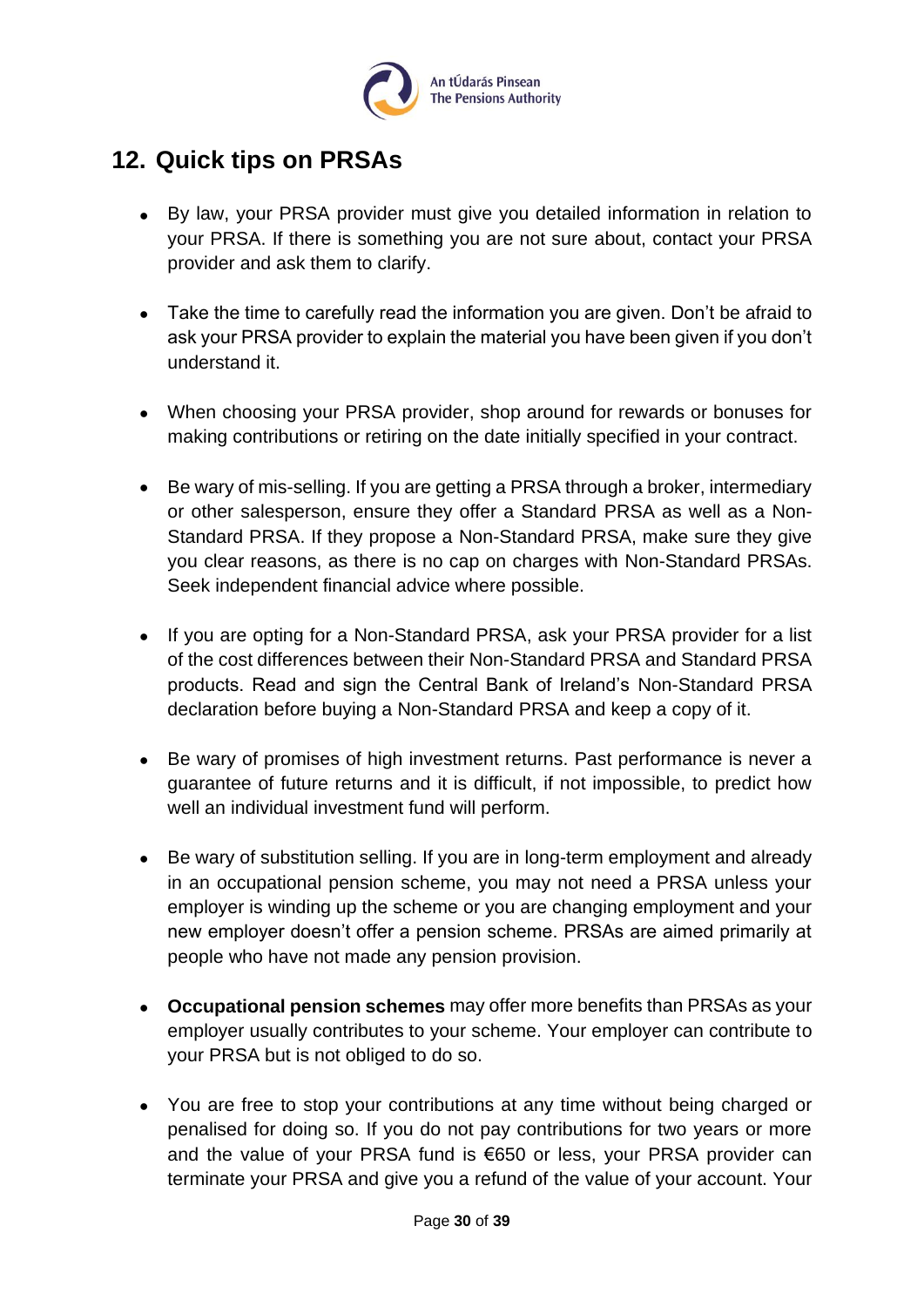

PRSA provider must give you three months' written notice before closing your PRSA.

- Take note of the types of services for which you cannot be charged. If you find you are being incorrectly charged, contact your PRSA provider. If the outcome is unsatisfactory, contact the Pensions Authority, the Financial Services and Pensions Ombudsman or the Central Bank of Ireland, whichever is appropriate.
- For detailed information on tax relief and PRSAs, you should contact Revenue.
- Keep all your PRSA documents safely and let a solicitor, friend or relative know where they are.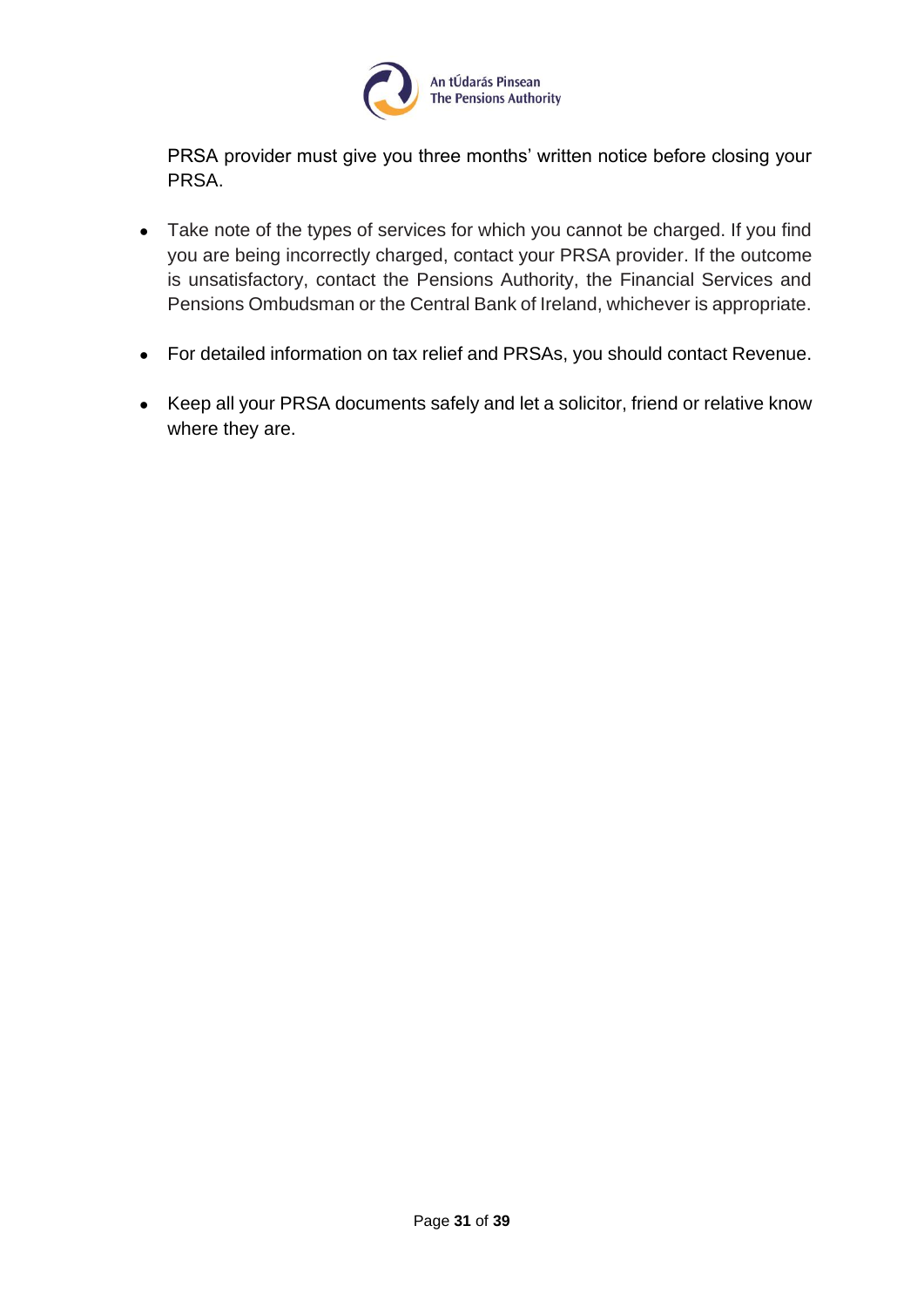

# <span id="page-31-0"></span>**13. Examples**

#### **Philomena, aged 28, freelance**

Philomena McGovern, aged 28, is a freelance journalist who earns €50,000 per year. Due to the nature of her job, she is not in pensionable employment and has not made any pension provision to date.

Philomena decides to take out a Standard PRSA. She initially pays 15% of her salary (€7,500 for the first year) into her PRSA, which is the Revenue maximum percentage for tax relief for an individual under age 30. This means Philomena can get full tax relief at her marginal rate of tax. Her contributions to her PRSA work out at €625 a month for the first year which, after tax relief, cost her only €375 a month. PRSA charges are deducted from her contributions. Philomena expects her earnings to increase in the future and chooses an indexation option so that her contributions automatically increase by 5% each year. By doing so, she hopes that inflation will not decrease the real value of her pension contributions.

Philomena does not always have a steady income but, with her PRSA, she can stop, restart and change her contributions at any time. If she decides to stop freelancing and work with a company, she can transfer her PRSA into that company's **occupational pension scheme** (if it has one). If the company does not provide a pension scheme, she can continue to contribute as normal to her PRSA.

#### **Stephen, aged 45, self-employed**

Stephen Smith, aged 45, is a self-employed IT consultant who earns €110,000 per year. Stephen would like to start a pension that allows him to invest in high-risk funds.

He opts for a Non-Standard PRSA as this offers him a greater choice of funds. He does not choose the **default investment strategy**. Instead, he gets independent financial advice and chooses the funds in which he would like to invest.

Before getting the Non-Standard PRSA, Stephen asks his PRSA provider for a list of cost differences between it and the Standard PRSA product. He also reads and signs the Non-Standard PRSA declaration.

Although Stephen can only get tax relief on 25% of his earnings because of his age, he contributes 30% of his earnings to his PRSA as he has not previously had a pension and wants to make up for lost time.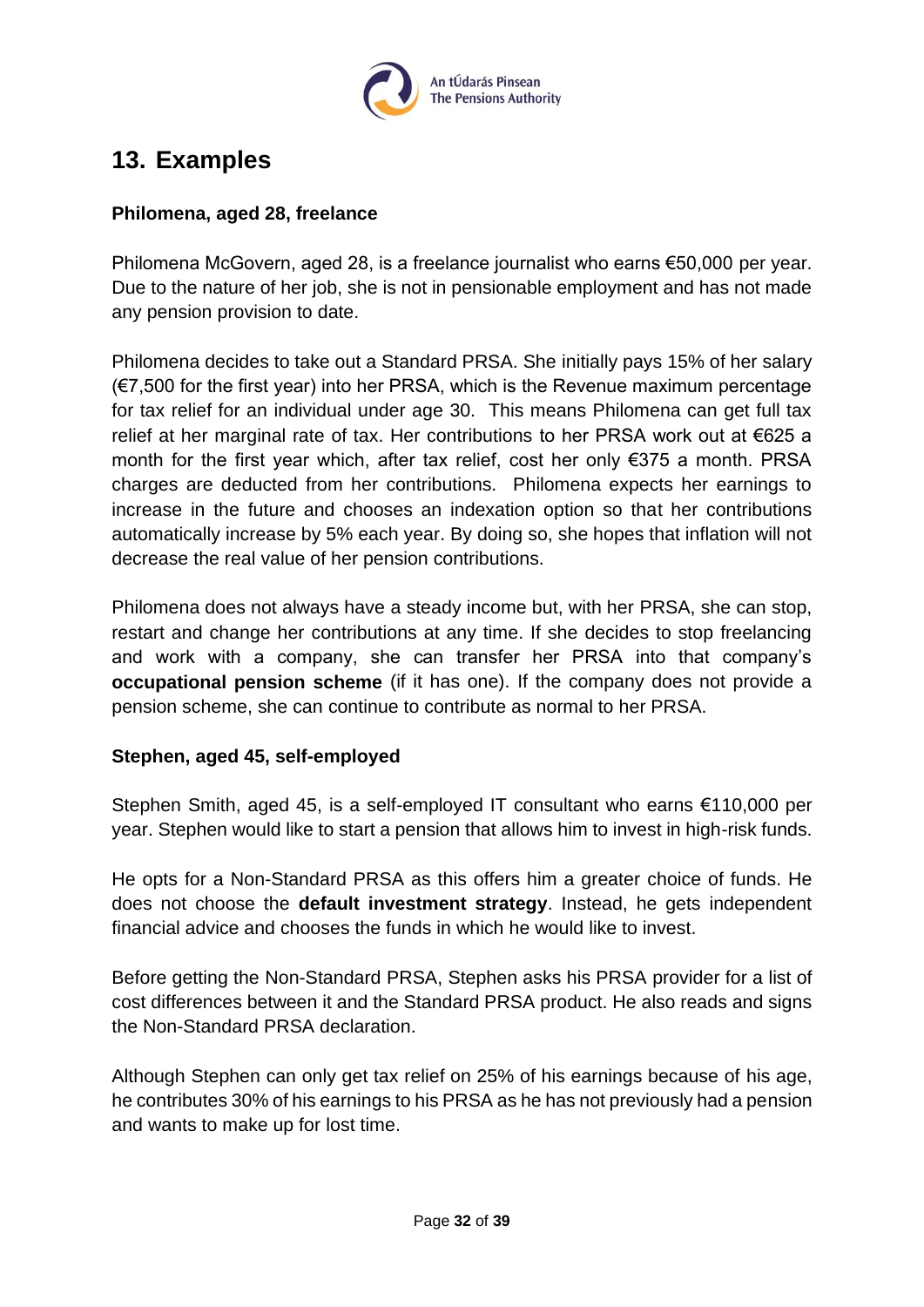

He invests his contributions in a number of high-risk funds but intends to change to low-risk funds about five years before he retires. He hopes that, by doing so, his PRSA funds will enjoy the growth that higher-risk funds have the potential to deliver, but he has the comfort of knowing his funds will be more secure in lower-risk funds as he nears retirement.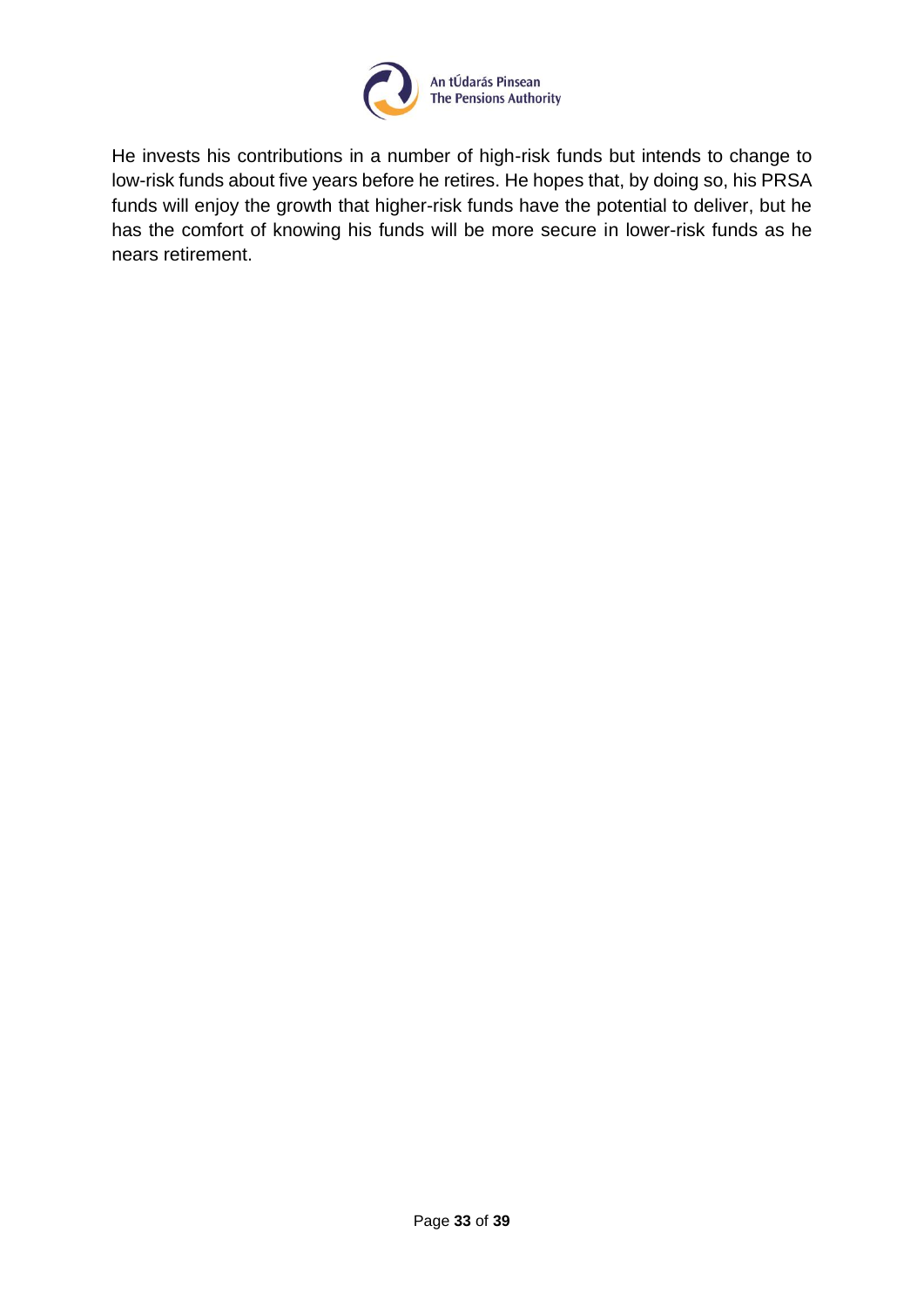

# <span id="page-33-0"></span>**14. Glossary of terms**

**Additional voluntary contributions (AVCs):** Additional contributions paid by a member of an occupational pension scheme in order to secure benefits over and above those set out in the rules of the scheme. Where an occupational pension scheme does not provide access to an AVC facility, a standard PRSA must be offered for this purpose.

**Annuity:** A guaranteed retirement income for life paid at stated intervals until a particular event (usually the death of the person receiving the annuity). Annuities are normally purchased from a life assurance company at retirement in return for a lump sum payment (from your pension fund).

**Approved retirement fund (ARF):** An Approved Retirement Fund (ARF) is a postretirement investment fund into which you can transfer all or part of the balance of your retirement funds after you receive your tax-free lump sum. The ARF option is available to you if:

- you are a member of a defined contribution scheme,
- you hold a Personal Retirement Savings Account (PRSA),
- you hold a Retirement Annuity Contract (RAC) set up after 6 April 1999, or before this date if the insurance company permits these options,
- you are a member of a trust RAC,
- you are a member of a defined benefit scheme who meets the proprietary (5%) director test; otherwise, the ARF option is only available in relation to AVCs, or
- you hold a buy-out bond/personal retirement bond, the funds of which originate from a transfer from a defined benefit scheme or a defined contribution scheme.

Money transferred to an ARF is invested with a qualifying fund manager in any manner you choose. ARF funds accumulate tax free, i.e., tax is not charged on investment gains. However, like pensions, any withdrawal you make from your ARF is subject to income tax at your marginal rate, USC and PRSI (if applicable). You can draw down your ARF funds in a flexible manner. You can make regular and/or ad hoc withdrawals. A minimum withdrawal is assumed for tax purposes even if no withdrawal is made in any given year, i.e., you must pay income tax, USC and PRSI (if applicable) on a minimum specified percentage of your fund, known as the 'imputed distribution', each year.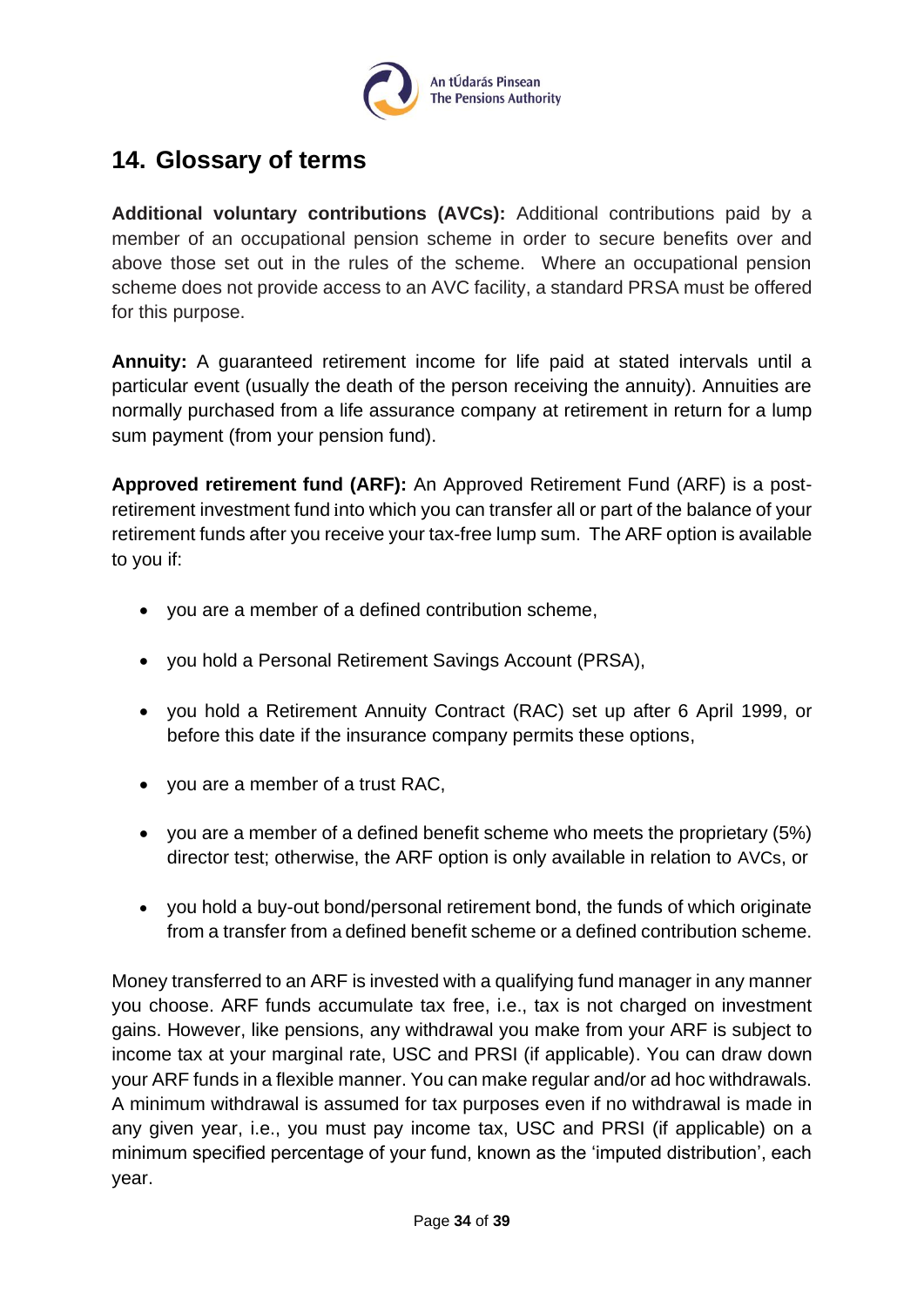

For further information, contact your ARF provider or refer to the Revenue Pensions Manual available on [www.revenue.ie.](http://www.revenue.ie/)

**Default investment strategy:** An automatic investment strategy required by law to be applied under a PRSA contract unless the contributor indicates otherwise. The default investment strategy for each individual PRSA product is based on general good investment practice in saving for retirement and approved by the PRSA actuary. Trustees of a defined contribution scheme may specify a particular strategy as a default if they are offering members a choice of alternative strategies or funds.

**Net relevant earnings:** These are broadly defined as earnings from a trade or professional employment, less certain allowable expenses.

**Occupational pension scheme:** A pension scheme set up by an employer to provide retirement and/or other benefits for employees. It is sometimes called a 'company pension scheme'.

**Pension adjustment order:** An order made following a decree of judicial separation or divorce whereby the court adjusts a member's pension rights in favour of their spouse/civil partner/qualified cohabitant or a dependent child.

**Pooled funds:** Also known as managed funds, these are collective investment schemes in which investors' money is pooled to buy a portfolio of assets, including government bonds, deposits, property and stocks.

**PRSI:** A shortened name for Pay Related Social Insurance, whereby workers earning an income pay contributions to the Social Insurance Fund. In return, they are covered for certain benefits, such as a State pension.

**Retirement Annuity Contract (RAC):** An individual pension policy which can only be effected by individuals who are in non-pensionable employment or who have taxable earnings from a self-employed trade or profession. Also known as 'personal pension plans' or 'personal pension contracts'.

**Temporary cash holdings:** Short-term deposits that are secure.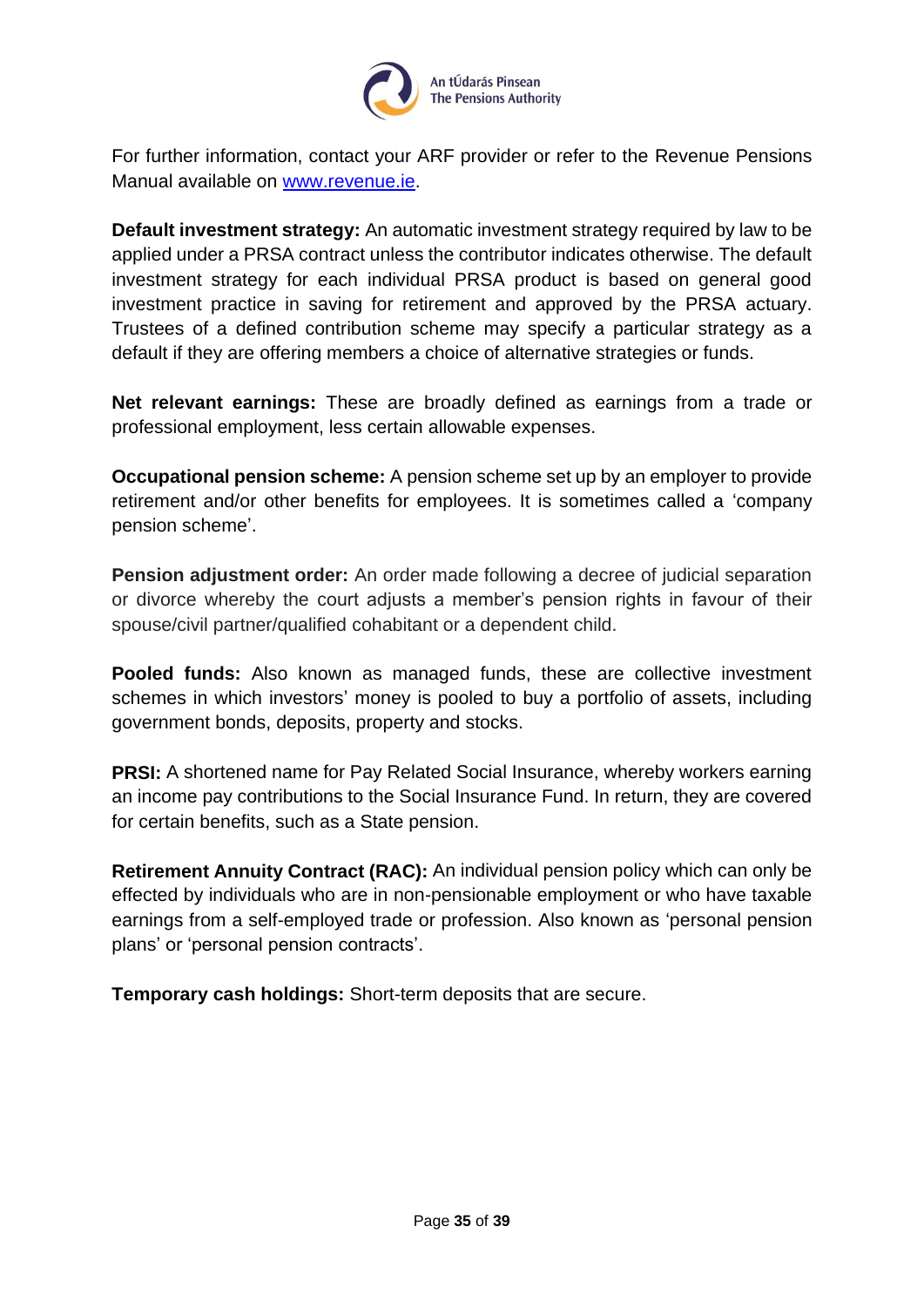

# <span id="page-35-0"></span>**Appendix 1 – PRSA documents**

**Application form:** To apply for a PRSA, request an application form from your chosen PRSA provider. Complete, sign and return it, remembering to provide proof of age and your Personal Public Service Number (PPSN) with your application form.

**Contract:** The contract outlines the terms and conditions of your PRSA. You can request a PRSA contract from a PRSA provider. You should read it before applying for a PRSA with that PRSA provider. You may need this document when applying for benefits.

**Cooling off notice:** If within 30 days you want to cancel your PRSA, you must sign a cancellation notice and return it with your original PRSA certificate. The cancellation notice is usually enclosed with the Statement of Reasonable Projection.

**Preliminary disclosure certificate:** The preliminary disclosure certificate outlines the sample benefits that can reasonably be expected from a PRSA, based on a number of assumptions. It outlines the PRSA's investment strategy, charges, tax relief arrangements, cooling-off period, risk factors and expected benefits. You should receive this before you apply for a PRSA as it may form part of the contract.

**Statement of Reasonable Projection:** The statement of reasonable projection outlines the projected benefits at retirement that you can reasonably expect from your PRSA, based on certain assumptions. You should receive it within seven days after you sign a PRSA contract and once a year after this and on request. You should also receive this statement if there is an increase in charges.

**PRSA certificate:** This certificate outlines the contributions you have agreed to pay and the contribution method you will use. You will receive it after you open your PRSA. If you are self-employed, you will need this certificate to avail of tax relief. If you are an employee and your contributions are to be deducted from your pay, you should give this certificate to your employer and keep a copy for yourself. All PRSA contributors will need this certificate to get their benefits.

**Investment report:** This report outlines the investment performance of the funds in which your PRSA is invested. You should receive an investment report every six months.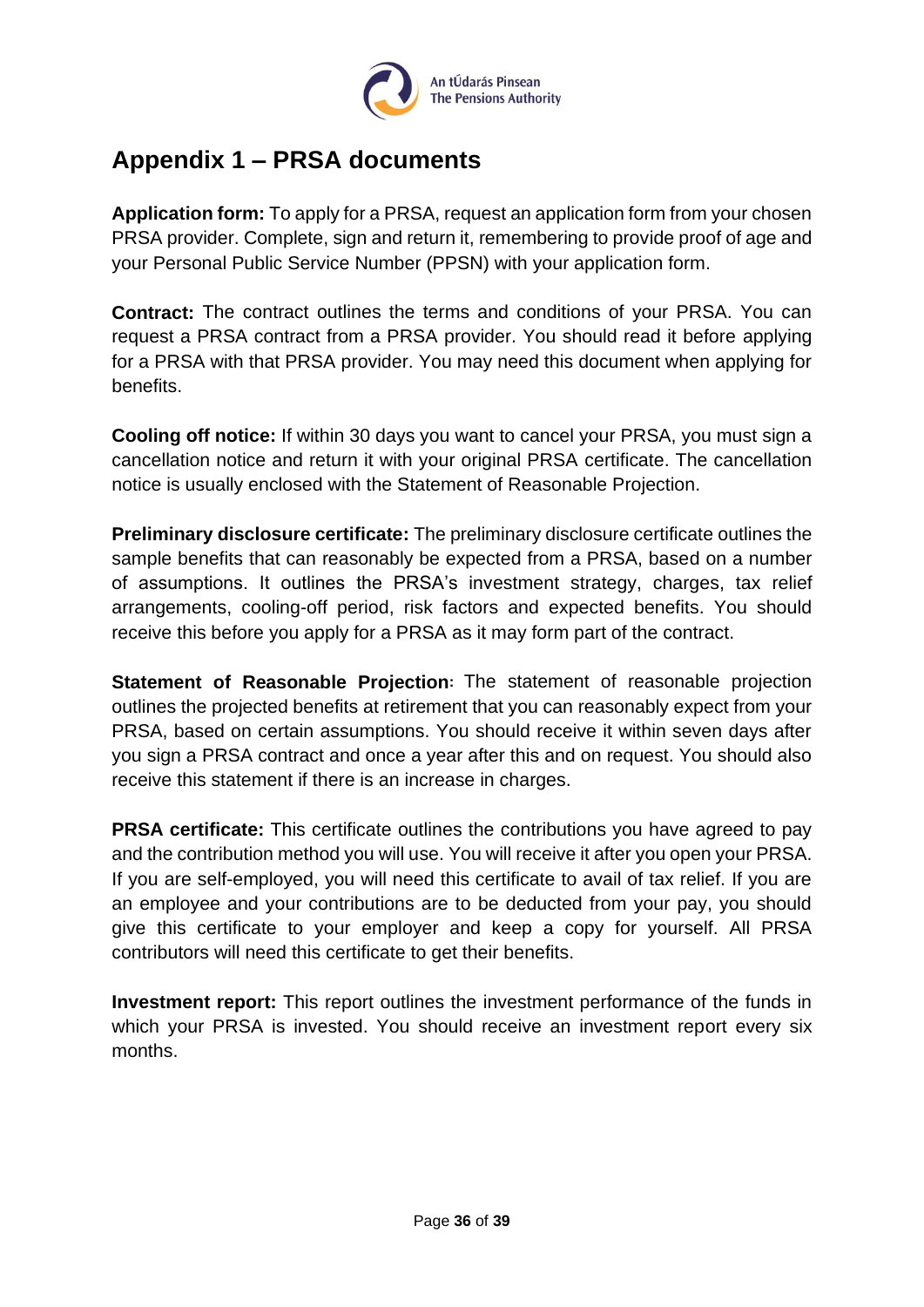

**Statement of account:** This statement outlines the contributions paid into your PRSA by you (and your employer, where applicable) and the transfer value of your PRSA at the date of the statement. You should receive a statement of account every six months. This document may be required by your local Inspector of Taxes.

**Certificate of comparison:** You need a certificate of comparison if you are a member of an **occupational pension scheme** and are transferring your benefits into a PRSA. This certificate compares the possible benefits of your **occupational pension scheme** with the possible benefits from the PRSA. You should get this certificate before transferring from an **occupational pension scheme** to a PRSA. You should also receive a written statement outlining the reasons why such a transfer is in your best interests. There may be a charge for providing this certificate.

**Disclosure declaration:** If your new PRSA will replace an existing PRSA contract or a **Retirement Annuity Contract**, you must be given a declaration before the initial statement of reasonable projection is issued. The declaration gives additional information, including the financial consequences of taking out the new PRSA.

**Non-Standard PRSA declaration:** You should read this document before you take out a Non-Standard PRSA. Your PRSA provider should give it to you, but it is also available directly from the Central Bank of Ireland. You must sign this declaration if you choose to invest in a Non-Standard PRSA. You should also keep a copy of it.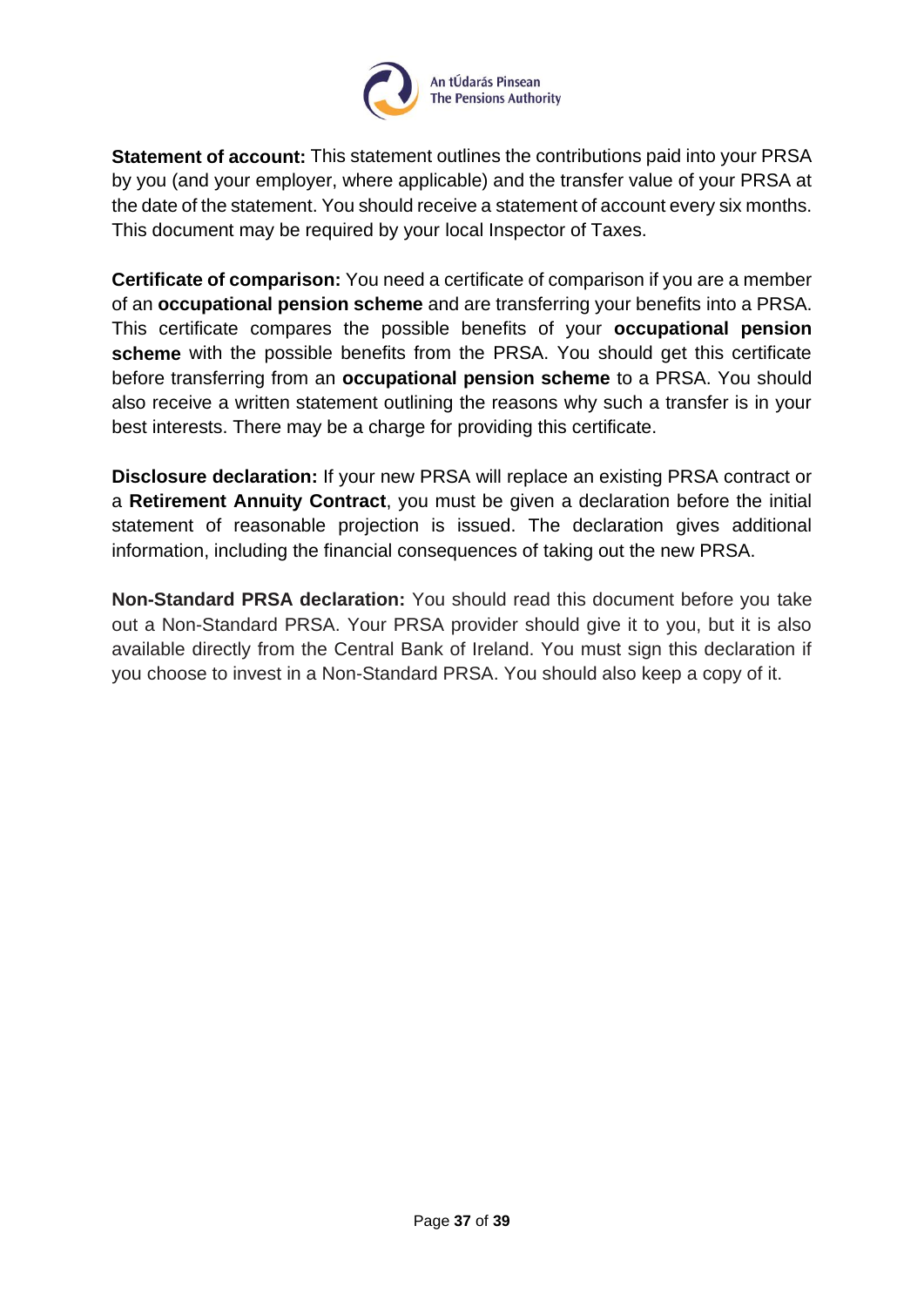

# <span id="page-37-0"></span>**Appendix 2 – Useful addresses**

#### **Central Bank of Ireland**

PO Box 559 New Wapping Street North Wall Quay Dublin 1 D01 F7X3 Tel: (01) 224 5800/0818 68 16 81 Email: [enquiries@centralbank.ie](mailto:enquiries@centralbank.ie) Web: [www.centralbank.ie](http://www.centralbank.ie/)

#### **Department of Social Protection**

Social Welfare Services College Road Sligo F91 T384 Tel: (071) 915 7100/0818 200 400 Email: [state.con@welfare.ie](mailto:state.con@welfare.ie) (for State Pension (Contributory) queries) Email: [state.noncon@welfare.ie](mailto:state.noncon@welfare.ie) (for State Pension (Non-Contributory) queries) Web: [www.welfare.ie](http://www.welfare.ie/)

#### **Financial Services and Pensions Ombudsman**

Lincoln House Lincoln Place Dublin 2 D02 VH29 Tel: (01) 567 7000 Email: [info@fspo.ie](mailto:info@fspo.ie) Web: [www.fspo.ie](http://www.fspo.ie/)

#### **Financial Services (Pensions)**

Large Cases Division Office of the Revenue Commissioners Ballaugh House 73-79 Lower Mount Street Dublin 2 D02 PX37 Tel: (01) 738 3637 Email: [lcdretirebens@revenue.ie](mailto:lcdretirebens@revenue.ie) Web: [www.revenue.ie](http://www.revenue.ie/)